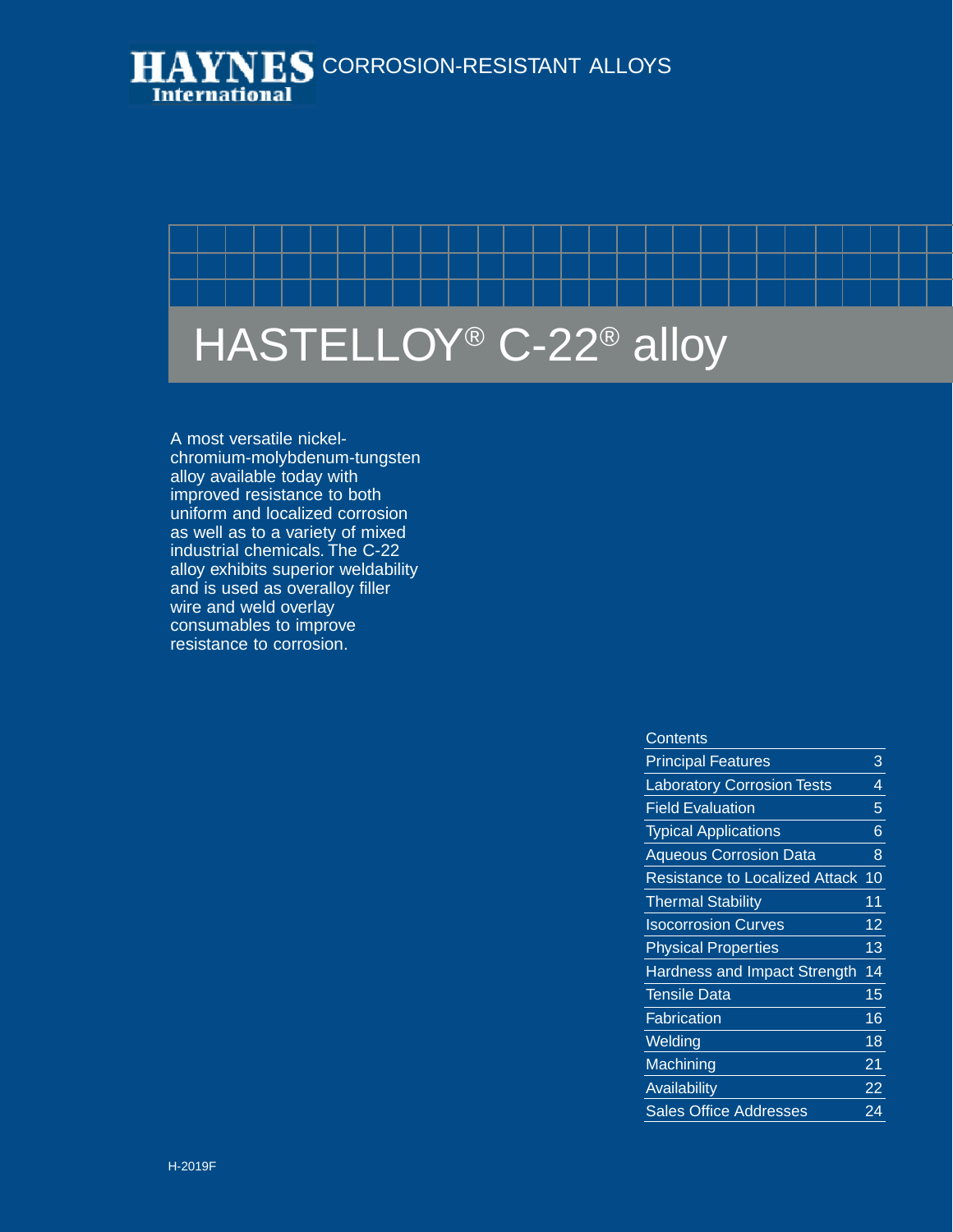# About Haynes International, Inc.

Haynes International, Inc., was founded in 1912 by Elwood Haynes, an inventor of some of the first cobalt-based alloys. The company has relied on a strong technology base ever since.

HASTELLOY® alloys are known throughout the chemical process industry as the premier corrosion resistant materials. HAYNES® high-temperature alloys are equally well known in the aerospace field for their unique heat-resistance qualities. Both of these groups of alloys were developed and perfected in Kokomo, Indiana.

Haynes International is stocked to respond immediately to virtually any high performance alloy requirement. The company's technical backup and applications knowledge are unsurpassed.

# HASTELLOY® C-22® alloy Excels in Pitting Resistance

HASTELLOY® C-4 alloy

**HASTELLOY** C-22 alloy

**HASTELLOY** C-276 alloy HAYNES<sup>®</sup> 625 alloy



Samples were subjected to a solution of 11.5% H<sub>2</sub>S0<sub>4</sub>, 1.2% HCI, 1% FeCl<sub>3</sub> AND 1% CuCl<sub>2</sub>.<br>Solutions for coupons 625 and C-4 were at 102°C, while C-276 and C-22 were at 125°C.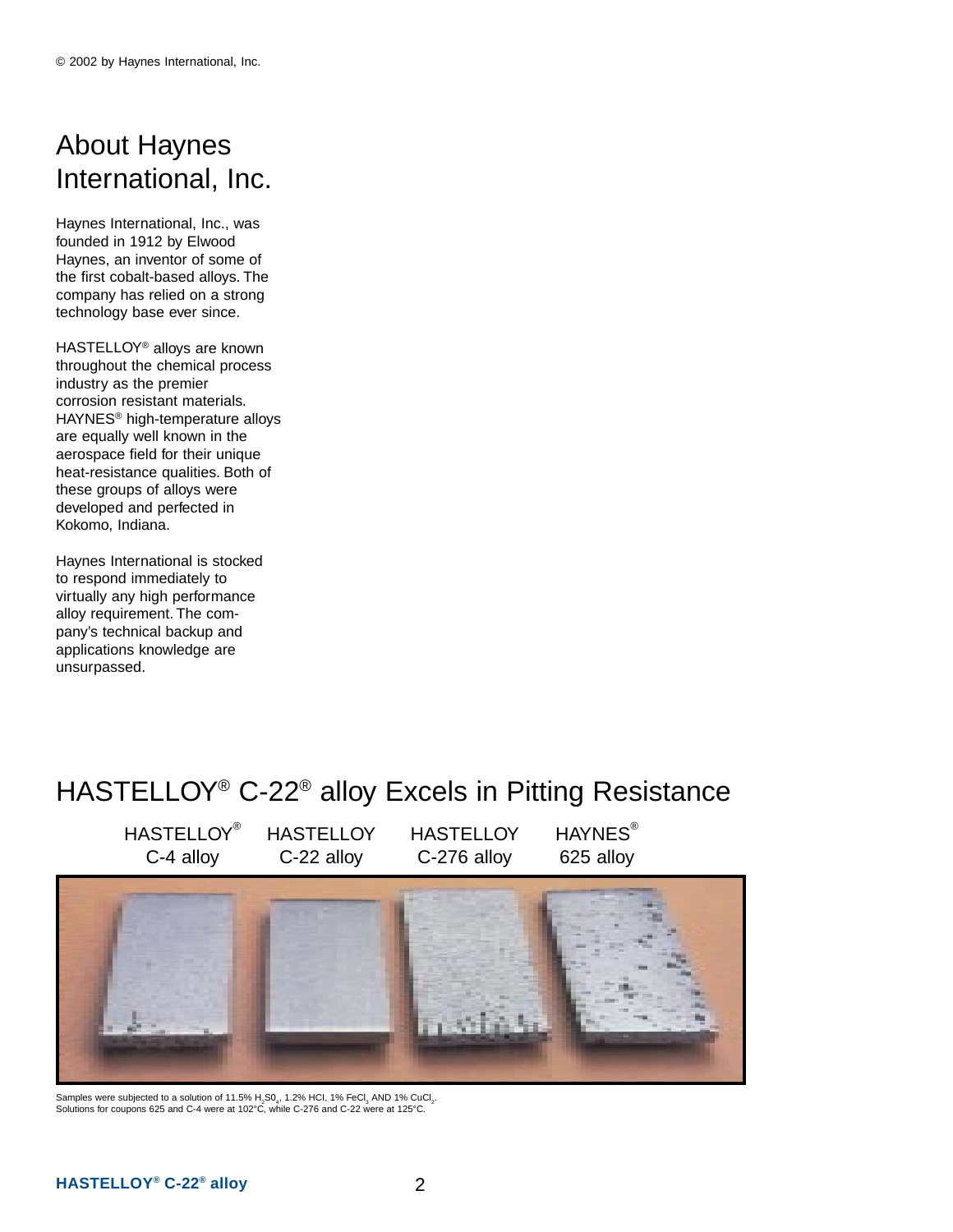# PRINCIPAL FEATURES

#### **Outstanding Corrosion Resistance**

HASTELLOY® C-22® alloy is a versatile nickel-chromiummolybdenum-tungsten alloy with better overall corrosion resistance than other Ni-Cr-Mo alloys available today, including HASTELLOY C-276 and C-4 alloys and alloy 625. C-22 alloy has outstanding resistance to pitting, crevice corrosion, and stress corrosion cracking. It has excellent resistance to oxidizing aqueous media including wet chlorine and mixtures containing nitric acid or oxidizing acids with chloride ions. Also, C-22 alloy offers optimum resistance to environments where reducing and oxidizing conditions are encountered in process streams. Because of such versatility it can be used where "upset" conditions are likely to occur or in multi-purpose plants.

C-22 alloy has exceptional resistance to a wide variety of chemical process environments, including strong oxidizers such as ferric and cupric chlorides, chlorine, hot contaminated solutions (organic and inorganic), formic and acetic acids, acetic anhydride, and seawater and brine solutions. C-22 alloy resists the formation of grain-boundary precipitates in the weld heat-affected zone, thus making it suitable for most chemical process applications in the as-welded condition.

#### **Product Forms**

C-22 alloy is available in most common product forms: plate, sheet, strip, billet, bar, wire, covered electrodes, pipe, and tubing.

Wrought forms of this alloy are furnished in the solution heattreated condition unless otherwise specified.

#### **Applications**

Some of the areas of use for C-22 alloy are:

- Acetic Acid/Acetic Anhydride
- 
- Acid Etching
- Cellophane Manufacturing
- Chlorination Systems
- Complex Acid Mixtures
- Electro-Galvanizing Rolls
- Expansion Bellows
- Flue Gas Scrubber Systems
- Geothermal Wells
- HF Furnace Scrubbers
- Incineration Scrubber Systems
- Nuclear Fuel Reprocessing
- Pesticide Production
- Phosphoric Acid Production
- Pickling Systems
- Plate Heat Exchangers
- Selective Leaching Systems
- SO<sub>2</sub> Cooling Towers
- Sulfonation Systems
- Tubular Heat Exchangers
- Weld Overlay-Valves

#### **Field Test Program**

Samples of C-22 alloy are readily available for laboratory or inplant corrosion testing. Analysis of corrosion resistance of the tested material can also be performed and the results provided to the customer as a free technical service. Test C-22 alloy and compare. Contact any of the convenient locations shown on the back cover of this brochure for test coupons and information.

#### **Specifications**

HASTELLOY C-22 alloy is covered by ASME Section VIII, Division I. Plate, sheet, strip, bar, tubing, and pipe are covered by ASME specifications SB-574, SB-575, SB-619, SB-622 and SB-626 and by ASTM specifications B-574, B-575, B-619, B-622, and B-626. DIN specification is 17744 No. 2.4602 (all forms), TUV Werkstoffblatt 479 (all forms). C-22 alloy falls within the range of UNS number N06022 but has a more restricted composition for improved performance. These improvements are of such significance that it has been widely patented throughout the world.

#### **Material Safety Data Sheets**

For information concerning material safety data, ask for Material Safety Data Sheets H2071 and H1072.

|     | Nominal Chemical Composition, Weight Percent |    |    |          |                         |           |           |           |           |
|-----|----------------------------------------------|----|----|----------|-------------------------|-----------|-----------|-----------|-----------|
| Ni  | Co                                           | Cr | Mo | W        | Fe.                     | Si        | Mn        |           |           |
| 56a | $2.5***$                                     | 22 | 13 | $\sim$ 3 | $\overline{\mathbf{3}}$ | $0.08***$ | $0.50***$ | $0.010**$ | $0.35***$ |

\* The undiluted deposited chemical composition of C-22 alloy covered electrodes has 0.02% carbon and 0.2% Si.<br>\*\* Maximum <sup>a</sup> As balance

\* As balance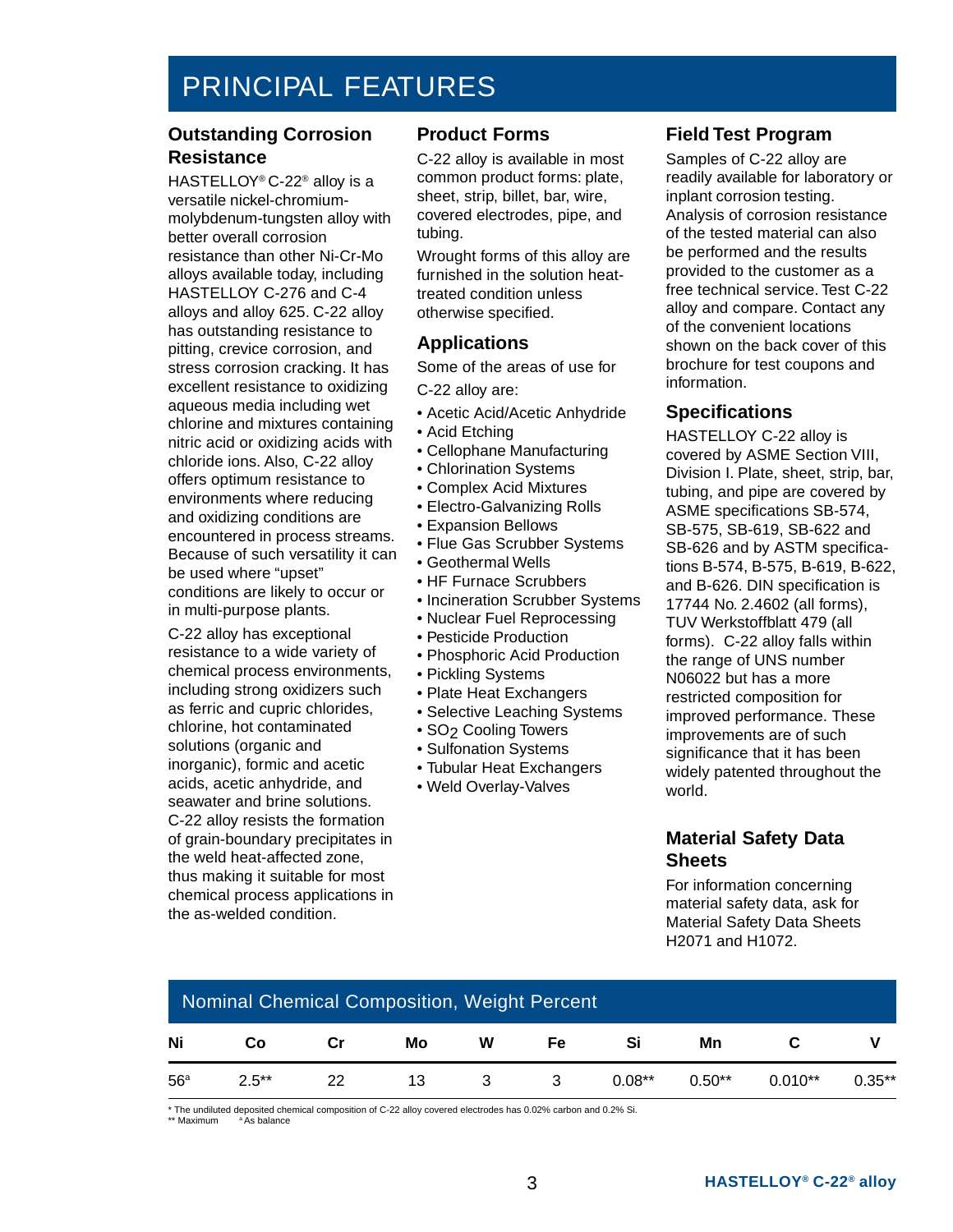# **Laboratory Corrosion Tests Demonstrate Superiority of HASTELLOY® C-22® alloy**

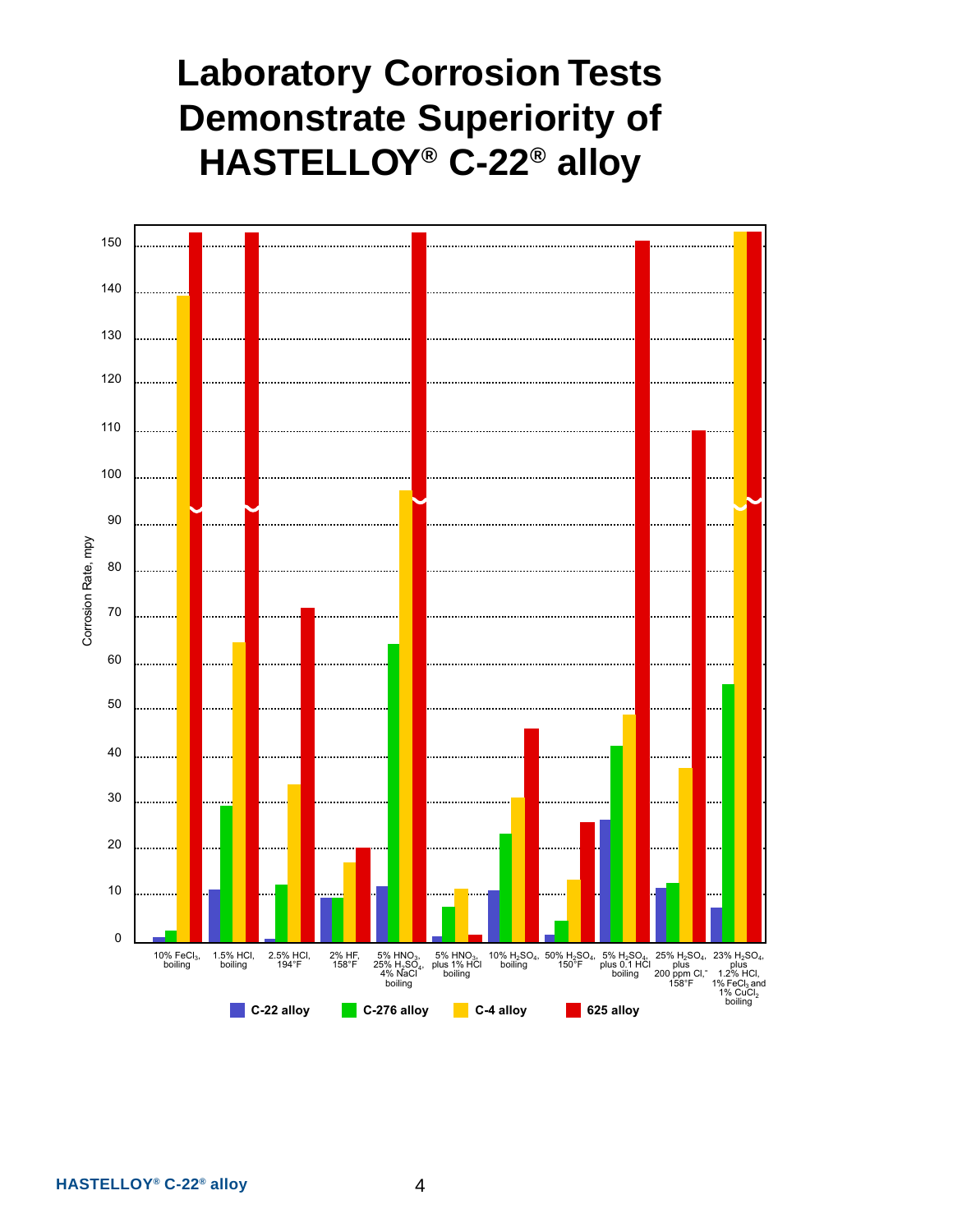# **Field Evaluations Exhibits Excellent Corrosion Protection**

|                                           | <b>Reactor Vessel</b> |                                |
|-------------------------------------------|-----------------------|--------------------------------|
| 10-15% Sulfuric Acid + Solids/Impurities  |                       |                                |
| $212^{\circ}F (100^{\circ}C) - 12$ Months |                       |                                |
|                                           | Corrosion             |                                |
|                                           | Rate                  |                                |
|                                           | (mpy)                 | Remarks                        |
| 316L Stainless Steel                      | >61                   | Sample Dissolved               |
| Carpenter 20Cb-3 <sup>®</sup> alloy       | >57                   | Sample Dissolved               |
| Alloy 825                                 | >58                   | Sample Dissolved               |
| HASTELLOY <sup>®</sup> B-2 alloy          | >58                   | Sample Dissolved               |
| HAYNES <sup>®</sup> 625 alloy             | 29                    | Severe Corrosion Attack        |
| HASTELLOY C-276 alloy                     | 28                    | Severe Corrosion Attack        |
| HASTELLOY C-22 <sup>®</sup> alloy         | 4.7                   | <b>Slight Corrosion Attack</b> |
|                                           |                       |                                |

#### Chemical Processing Industry Flue Gas Desulfurization (FGD)

|                                 | Pulverized Coal Fired Unit<br>4.8% Sulfur |         |
|---------------------------------|-------------------------------------------|---------|
|                                 | Outlet Duct                               |         |
|                                 | 129°F (54°C) - 27 Months                  |         |
|                                 | Depth of Attack                           |         |
|                                 | Pitting                                   | Crevice |
|                                 | (in.)                                     | (in.)   |
| 316L Stainless Steel            | 0.011                                     | 0.015   |
| Alloy 904L                      | 0.010                                     | 0.005   |
| Jessop JS700 <sup>®</sup> alloy | 0.010                                     | 0.011   |
| HAYNES 625 alloy                | No Attack                                 | 0.005   |
| HASTELLOY C276 alloy            | No Attack                                 | 0.007   |
| HASTELLOY C-22 alloy            | No Attack                                 | 0.002   |

|                                     | Coke Refinery |                              |
|-------------------------------------|---------------|------------------------------|
|                                     | Vaporizer     |                              |
| 203°F (95°C) $-$ 2 Months           |               |                              |
|                                     | Corrosion     |                              |
|                                     | Rate          |                              |
|                                     | (mpy)         | Remarks                      |
| 316L Stainless Steel                | 139           | Severe Crevice Attack        |
| Carpenter 20Cb-3 <sup>®</sup> alloy | 227           | Partially Dissolved          |
| Avesta 254 SMO® alloy               | 83            | Pitting, Crevice Attack      |
| Allegheny AL-6XN® alloy             | 60            | Pitting, Crevice Attack      |
| HAYNES 625 alloy                    | 29            | Pitting, Crevice Attack      |
| HASTELLOY C-22 alloy                | 3.4           | <b>Slight Crevice Attack</b> |

|                      | Ammonium Sulfite-Type Mill |                 |
|----------------------|----------------------------|-----------------|
|                      | C-Stage Washer             |                 |
|                      | 75°F (24°C) $-$ 8 Months   |                 |
|                      |                            | Depth of Attack |
|                      | Pitting                    | Crevice         |
|                      | (in.)                      | (in.)           |
| 316L Stainless Steel | 0.030                      | 0.045           |
| Alloy 904L           | 0.023                      | 0.029           |
| Avesta 254 SMO alloy | 0.015                      | No Attack       |
| HAYNES 625 alloy     | 0.005                      | No Attack       |
| HASTELLOY C-22 alloy | 0.002                      | No Attack       |

## Refinery Industry **Chemical Waste Incineration**

| Rotary Kiln Industrial Organic |             |                              |
|--------------------------------|-------------|------------------------------|
|                                | Quench Duct |                              |
| 300°F (149°C) $-$ 4 Months     |             |                              |
|                                | Corrosion   |                              |
|                                | Rate        |                              |
|                                | (mpy)       | Remarks                      |
| Carbon Steel                   | >353        | Sample Dissolved             |
| 316L Stainless Steel           | >160        | Sample Dissolved             |
| Avesta 254 SMO alloy           | 83          | Severe Pitting Attack        |
| HAYNES 625 alloy               | 64          | Moderate Pitting Attack      |
| HASTELLOY C-276 alloy          | 53          | Moderate Pitting Attack      |
| HASTELLOY C-22 alloy           | 27          | <b>Slight Pitting Attack</b> |

#### Pulp and Paper Industry **Chemical Waste Incineration**

|                        | Ammonia Stripping Process |           |
|------------------------|---------------------------|-----------|
|                        | Waste Water               |           |
|                        | 160°F (71°C) $-$ 3 Months |           |
|                        | Depth of Attack           |           |
|                        | Pitting                   | Crevice   |
|                        | (in.)                     | (in.)     |
| Carbon Steel           | 0.040                     | 0.050     |
| 316L Stainless Steel   | 0.005                     | 0.005     |
| Allegheny AL-6XN alloy | 0.005                     | No Attack |
| HAYNES 625 alloy       | 0.004                     | No Attack |
| HASTELLOY C-22 alloy   | No Attack                 | No Attack |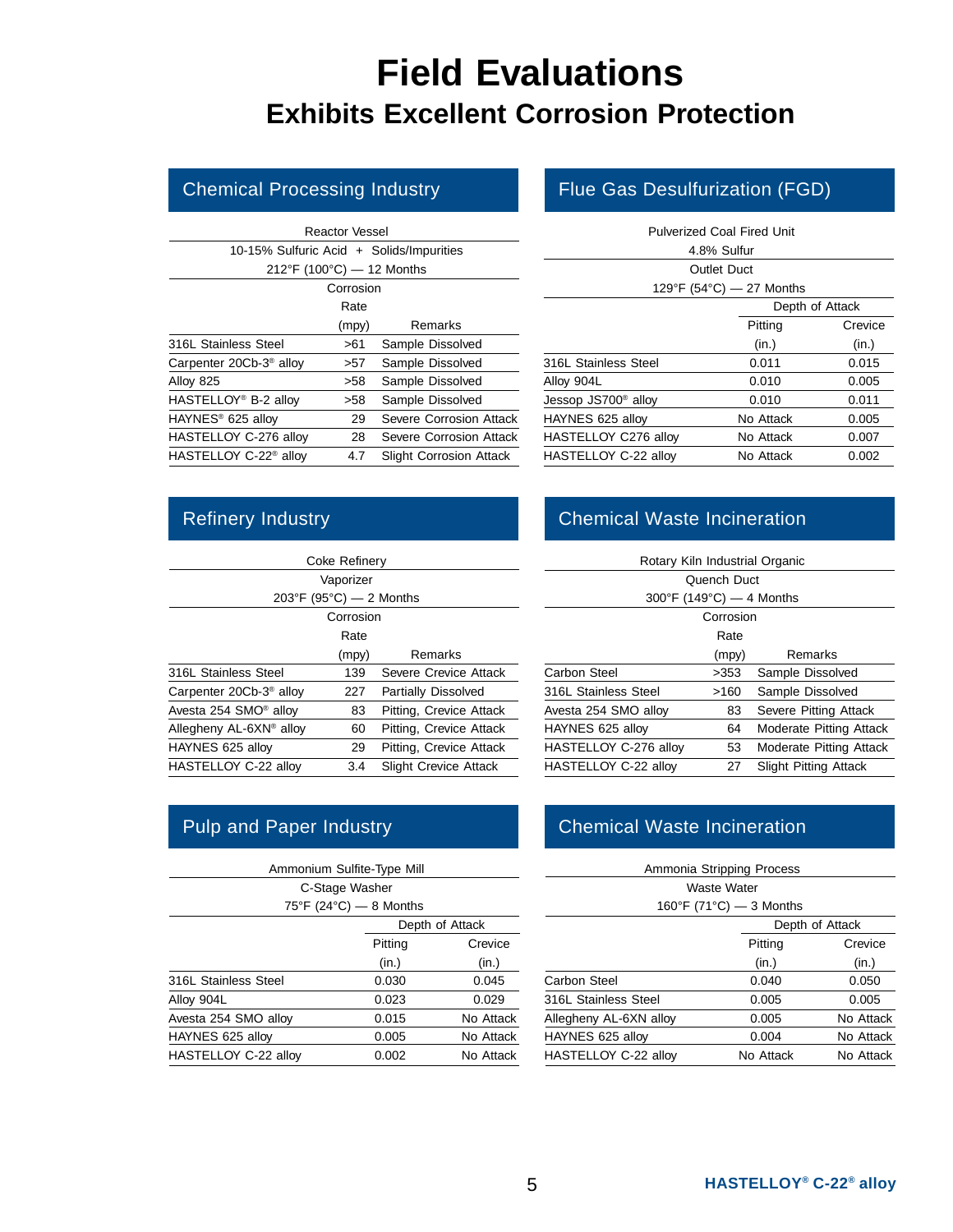# TYPICAL APPLICATIONS

This large fabrication of HASTELLOY® C-22® alloy is shown here being readied for shipment to a papermill in the southeast. C-22 alloy was selected for this application after extensive testing in the actual bleach washer environment. It has already given over 10 years of service with no corrosive attack.

Twenty different materials were tested for this hydrofluoric acid prescrubber after the original material failed. C-22 alloy had four times better corrosion resistance than the original material and 20 percent better than the next candidate. The process involves 20 percent HF, 64 percent  $H_2$ SO<sub>4</sub> and 16 percent





Sleeved electrogalvanizing finishing rolls made of HASTELLOY C-22 alloy are ready for placement in a steel finishing manufacturing line. C-22 alloy helps reduce defects on the rolls which is necessary to produce defect free galvanized steel for the automotive industry.

water at 150 to 200°F.<br>Solid rocket propellant effluents and salt air caused pitting and crevice corrosion attack of stainless steel. C-22 alloy was selected over 19 different alloys for the clamshell bellows after extensive testing. The bellows have been in service for more than 12 years.



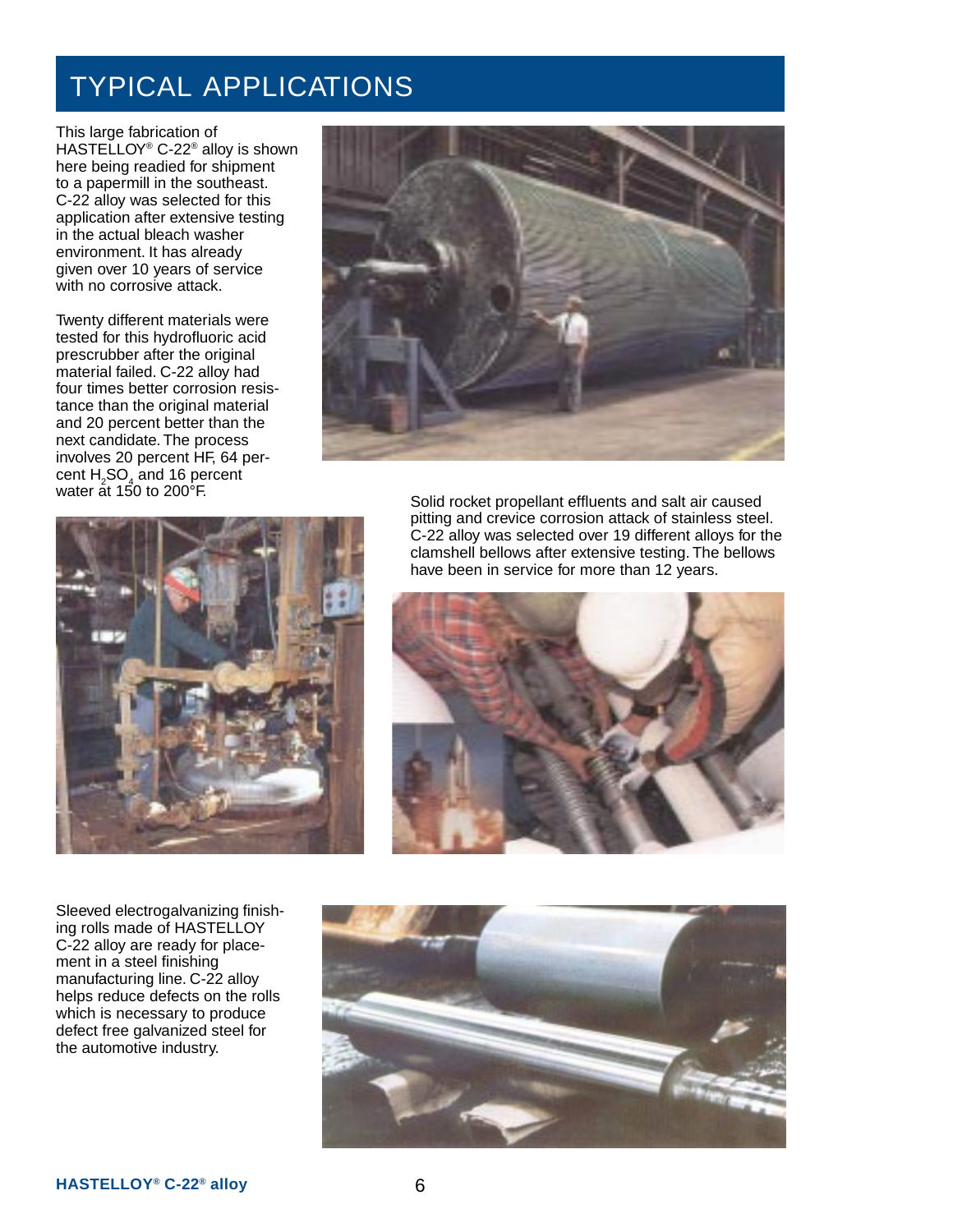#### Typical Applications (continued)



Acid pump, fortified with a C-22 alloy sleeve, is still providing excellent service after 9 years in a continuous stainless steel pickling operation. The acid consists of 2 percent hydrofluoric acid, 20 percent hydrochloric acid, and as much as 40 gm/liter of iron, at 170°F.



Conditions were so severe in C-stage bleaching operations at one mill that even C-276 alloy welds were suspect. As a preventive maintenance measure, 3 mm was ground off each weld and replaced with a weld deposit of C-22 alloy. This photo, taken 18 months later, shows the welds virtually unaffected. At this printing, it is still in service after 7 years.



The largest fabrication of HASTELLOY® C-22® alloy known to-date is shown here being thinsheet lined for exposure in a utility flue-gas desulfurization plant. C-22 sheet is still providing excellent service after 10 years.

C-22 alloy was selected to replace a FRP fan because of its durability and corrosion resistance. This fan will handle the incineration of radioactive and hazardous wastes.

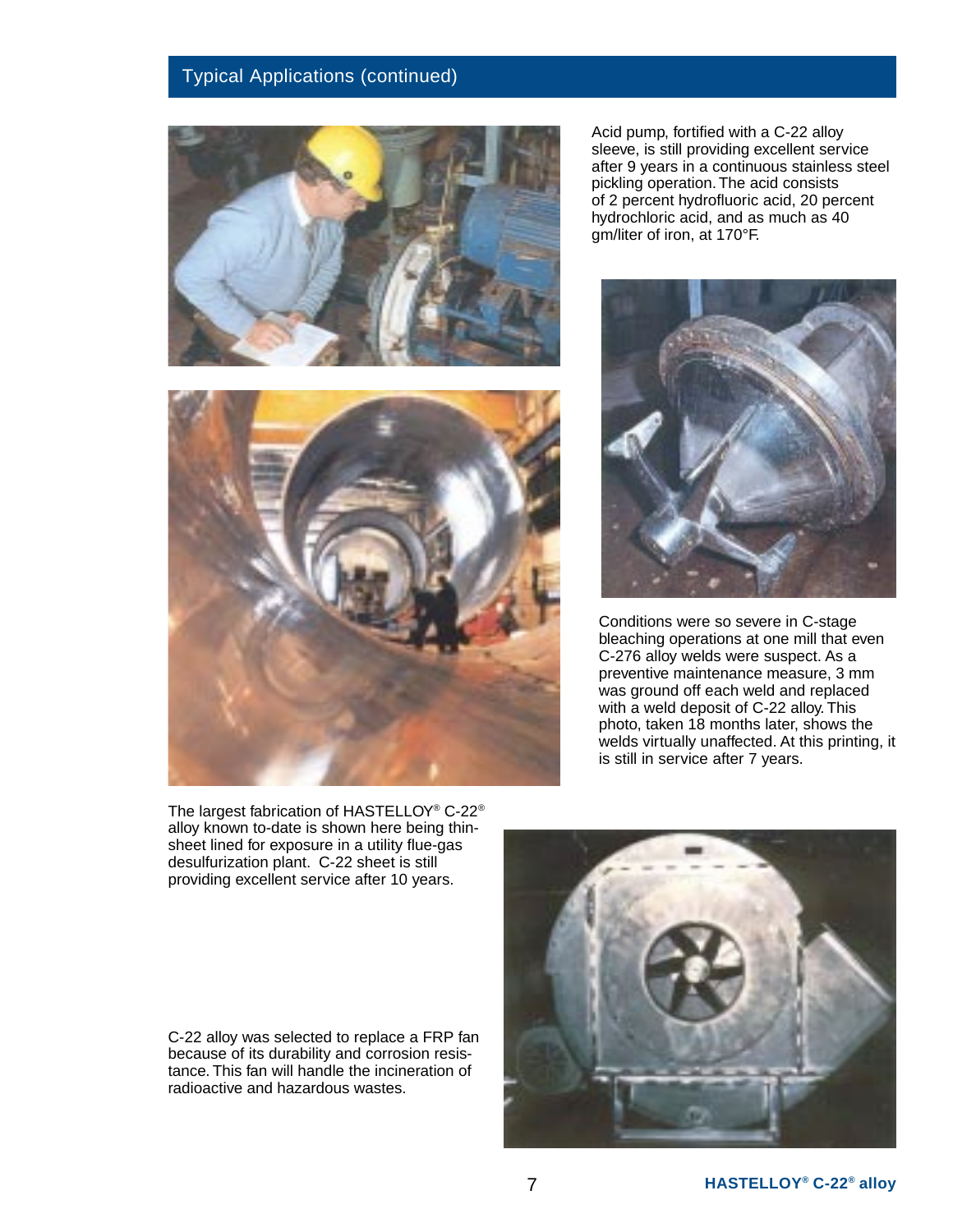# COMPARATIVE AQUEOUS CORROSION DATA\*

|                                                          | Concentration         |     | <b>Test Temperature</b> |                         | Average Corrosion Rate Per Year, mils** |                          |                  |
|----------------------------------------------------------|-----------------------|-----|-------------------------|-------------------------|-----------------------------------------|--------------------------|------------------|
| <b>Media</b>                                             | <b>Weight Percent</b> | ℃F  | $\overline{\mathbf{C}}$ | C-22 <sup>®</sup> alloy | C-276 alloy                             | C-4 alloy                | 625 alloy        |
| <b>Acetic Acid</b>                                       | 99                    |     | Boiling                 | Nil                     | $<$ 1                                   | Nil                      | $<$ 1            |
| Ferric Chloride                                          | 10                    |     | Boiling                 | 1                       | $\overline{2}$                          | 140                      | 7325             |
| Formic Acid                                              | 88                    |     | <b>Boiling</b>          | $<$ 1                   | 1                                       | $\overline{2}$           | 9                |
| Hydrochloric Acid                                        | 1                     |     | <b>Boiling</b>          | 3                       | 13                                      | 25                       | 1                |
|                                                          | 1.5                   |     | <b>Boiling</b>          | 14                      | 32                                      | 64                       | 353              |
|                                                          | $\overline{2}$        | 194 | (90)                    | Nil                     | 1                                       | 31                       | Nil              |
|                                                          | $\overline{2}$        |     | <b>Boiling</b>          | 61                      | 51                                      | 82                       | 557              |
|                                                          | 2.5                   | 194 | (90)                    | $\leq$ 1                | 12                                      | 34                       | 72               |
|                                                          | 2.5                   |     | <b>Boiling</b>          | 141                     | 85                                      | 44                       | 605              |
|                                                          | 10                    |     | Boiling                 | 400                     | 288                                     | 228                      | 642              |
| Hydrochloric Acid                                        | 1                     | 200 | (93)                    | $\overline{\mathbf{c}}$ | 41                                      |                          | 238              |
| + 42 g/l Fe <sub>2</sub> (SO <sub>4</sub> ) <sub>3</sub> | 5                     | 150 | (66)                    | $\overline{2}$          | 5                                       | 3                        | $\overline{2}$   |
| Hydrochloric Acid                                        | 5                     | 158 | (70)                    | 59                      | 26                                      | 34                       | 123              |
| +2% HF                                                   |                       |     |                         |                         |                                         |                          |                  |
| <b>Hydrofluoric Acid</b>                                 | $\mathbf{2}$          | 158 | (70)                    | $\boldsymbol{9}$        | $\boldsymbol{9}$                        | 17                       | 20               |
|                                                          | 5                     | 158 | (70)                    | 14                      | 10                                      | 15                       | 16               |
| $P_2O_5$ (Commercial                                     | 38                    | 185 | (85)                    | $\overline{\mathbf{c}}$ | 9                                       | $\overline{\phantom{a}}$ | 1                |
| Grade)                                                   | 44                    | 240 | (116)                   | 21                      | 100                                     | $\overline{\phantom{a}}$ | 23               |
|                                                          | 52                    | 240 | (116)                   | 11                      | 33                                      | $\blacksquare$           | 12               |
| $P_2O_5 +$                                               | 38                    | 185 | (85)                    | 1                       | 12                                      |                          | $\overline{2}$   |
| 2000 ppm Cl                                              |                       |     |                         |                         |                                         |                          |                  |
| $P_2O_5 +$                                               | 38                    | 185 | (85)                    | $\overline{7}$          | 45                                      |                          | $\boldsymbol{9}$ |
| 0.5% HF                                                  |                       |     |                         |                         |                                         |                          |                  |
| <b>Nitric Acid</b>                                       | 10                    |     | <b>Boiling</b>          | $<$ 1                   | $\overline{7}$                          | $\overline{7}$           | $<$ 1            |
|                                                          | 65                    |     | <b>Boiling</b>          | 134                     | 888                                     | 217                      | 21               |
| Nitric Acid +                                            | 5                     | 140 | (60)                    | 67                      | 207                                     | 204                      | 73               |
| 6% HF                                                    |                       |     |                         |                         |                                         |                          |                  |
| Nitric Acid +                                            | 5                     |     | <b>Boiling</b>          | 12                      | 64                                      | 97                       | 713              |
| $25\%$ H <sub>2</sub> SO <sub>4</sub> +                  |                       |     |                         |                         |                                         |                          |                  |
| 4% NaCl                                                  |                       |     |                         |                         |                                         |                          |                  |
| Nitric Acid +                                            | 5                     |     | Boiling                 | $<$ 1                   | 8                                       | 11                       | 1                |
| 1% HCI                                                   |                       |     |                         |                         |                                         |                          |                  |
| Nitric Acid +                                            | 5                     |     | Boiling                 | $\overline{2}$          | 21                                      | 26                       | <1               |
| 2.5% HCI                                                 |                       |     |                         |                         |                                         |                          |                  |
| Nitric Acid +                                            | 8.8                   | 126 | (52)                    | 4                       | 33                                      | 114                      | >10,000          |
| 15.8% HCI                                                |                       |     |                         |                         |                                         |                          |                  |

\*Average of 4-10 tests. \*\*To convert mils per year (mpy) to mm per year, divide by 40.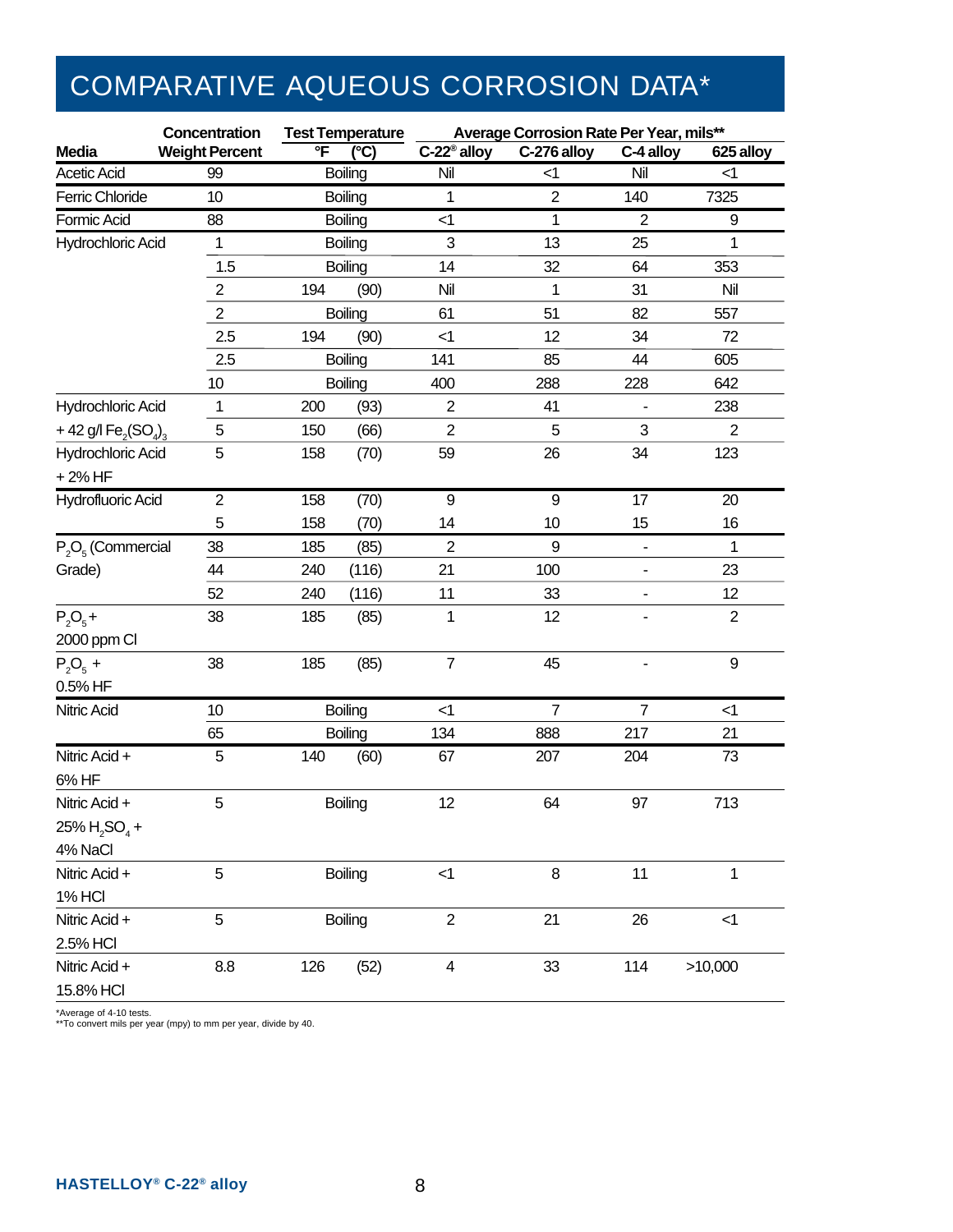|                                             | <b>Concentration</b>  |                         | <b>Test Temperature</b>  |                         | Average Corrosion Rate Per Year, mils** |                 |                         |
|---------------------------------------------|-----------------------|-------------------------|--------------------------|-------------------------|-----------------------------------------|-----------------|-------------------------|
| <b>Media</b>                                | <b>Weight Percent</b> | $\overline{\mathsf{F}}$ | $\overline{(\degree C)}$ | C-22 <sup>®</sup> alloy | C-276 alloy                             | C-4 alloy       | 625 alloy               |
| Sulfuric Acid                               | $\overline{2}$        | 150                     | (66)                     | Nil                     | $\overline{<}$ 1                        | Nil             | $\overline{\text{Nil}}$ |
|                                             | $\overline{2}$        |                         | Boiling                  | 5                       | $\,6$                                   | 6               | 6                       |
|                                             | $\overline{5}$        | 174                     | (79)                     | $\leq$ 1                | $\overline{1}$                          | 1               | $\leq$ 1                |
|                                             | $\overline{5}$        |                         | <b>Boiling</b>           | $\overline{9}$          | $\overline{12}$                         | $\overline{16}$ | $\overline{16}$         |
|                                             | 10                    |                         | Boiling                  | 12                      | 19                                      | 25              | 37                      |
|                                             | $\overline{20}$       | 150                     | (66)                     | $<$ 1                   | $\leq$ 1                                | $<$ 1           | $\leq$ 1                |
|                                             | 20                    | 174                     | (79)                     | $\mathbf{1}$            | 3                                       | $\overline{2}$  | 13                      |
|                                             | 20                    |                         | <b>Boiling</b>           | 33                      | $\overline{39}$                         | $\overline{36}$ | 91                      |
|                                             | 30                    | 150                     | (66)                     | $<$ 1                   | 1                                       | $<$ 1           | $<$ 1                   |
|                                             | 30                    | 174                     | (79)                     | $\overline{3}$          | $\overline{4}$                          | $\overline{3}$  | $\overline{27}$         |
|                                             | 30                    |                         | <b>Boiling</b>           | 64                      | 55                                      | 73              | 227                     |
|                                             | 40                    | 100                     | (38)                     | $\leq$ 1                | $\leq$ 1                                | $\leq$ 1        | $<$ 1                   |
|                                             | $\overline{40}$       | 150                     | (66)                     | $\overline{<}$ 1        | $\overline{1}$                          | $\overline{9}$  | 1                       |
|                                             | 40                    | 174                     | (79)                     | 9                       | 10                                      | 15              | 35                      |
|                                             | 50                    | 100                     | (38)                     | $\leq$ 1                | Nil                                     | $<$ 1           | $\mathbf{1}$            |
|                                             | 50                    | 150                     | (66)                     | 1                       | $\overline{4}$                          | 13              | 25                      |
|                                             | 50                    | 174                     | (79)                     | 16                      | 12                                      | 25              | 58                      |
|                                             | 60                    | 100                     | (38)                     | <1                      | $\leq$ 1                                | $\mathbf{1}$    | $\leq$ 1                |
|                                             | 70                    | 100                     | (38)                     | Nil                     | Nil                                     | $\overline{2}$  | $\leq$ 1                |
|                                             | 80                    | 100                     | (38)                     | Nil                     | $\leq$ 1                                | $\leq$ 1        | $\leq$ 1                |
| Sulfuric Acid +                             | $\overline{5}$        |                         | <b>Boiling</b>           | 26                      | 33                                      | 49              | 151                     |
| 0.1% HCI                                    |                       |                         |                          |                         |                                         |                 |                         |
| Sulfuric Acid +                             | 5                     |                         | <b>Boiling</b>           | 61                      | 49                                      | 91              | 434                     |
| 0.5% HCI                                    |                       |                         |                          |                         |                                         |                 |                         |
| Sulfuric Acid +                             | 10                    | 158                     | (70)                     | $\leq$ 1                | 11                                      | 24              | 121                     |
| <b>1% HCI</b><br>Sulfuric Acid +            | 10                    |                         |                          | 94                      | 45                                      |                 |                         |
|                                             |                       | 194                     | (90)                     |                         |                                         | 66              | 326                     |
| <b>1% HCI</b><br>Sulfuric Acid +            | 10                    |                         |                          | 225                     | 116                                     | 192             | 869                     |
| <b>1% HCI</b>                               |                       |                         | Boiling                  |                         |                                         |                 |                         |
| Sulfuric Acid +                             | 10                    |                         | <b>Boiling</b>           | 29                      | 22                                      | 26              | 55                      |
| 2% HF                                       |                       |                         |                          |                         |                                         |                 |                         |
| Sulfuric Acid +                             | 25                    | 158                     | (70)                     | 11                      | 12                                      | 37              | 110                     |
| 200 ppm CI <sup>-</sup>                     |                       |                         |                          |                         |                                         |                 |                         |
| Sulfuric Acid +                             | 25                    |                         | Boiling                  | 215                     | 186                                     | 182             | 325                     |
| 200 ppm CI                                  |                       |                         |                          |                         |                                         |                 |                         |
| Sulfuric Acid +                             | $11.5$                |                         | <b>Boiling</b>           | $\overline{3}$          | 42                                      | 837             | 1815                    |
| $1.2%$ HCl +                                |                       |                         |                          |                         |                                         |                 |                         |
| 1% FeCl <sub>3</sub> +                      |                       |                         |                          |                         |                                         |                 |                         |
| 1% CuCl <sub>2</sub>                        |                       |                         |                          |                         |                                         |                 |                         |
| Sulfuric Acid +                             | $\overline{23}$       |                         | Boiling                  | 8                       | 55                                      | 2155            | 2721                    |
| $1.2\%$ HCl +                               |                       |                         |                          |                         |                                         |                 |                         |
| 1% FeCl <sub>3</sub> +                      |                       |                         |                          |                         |                                         |                 |                         |
| 1% CuCl <sub>2</sub> (ASTMG28B)             |                       |                         |                          |                         |                                         |                 |                         |
| Sulfuric Acid +                             | 50                    |                         | <b>Boiling</b>           | 40                      | 250                                     | 143             | $\overline{23}$         |
| 42 g/l                                      |                       |                         |                          |                         |                                         |                 |                         |
| $\mathsf{Fe}_2(\mathsf{SO}_4)_3$ (ASTMG28A) |                       |                         |                          |                         |                                         |                 |                         |
|                                             |                       |                         |                          |                         |                                         |                 |                         |

## Comparative Aqueous Corrosion Data\* (continued)

\*Average of 4-10 tests. \*\*To convert mils per year (mpy) to mm per year, divide by 40.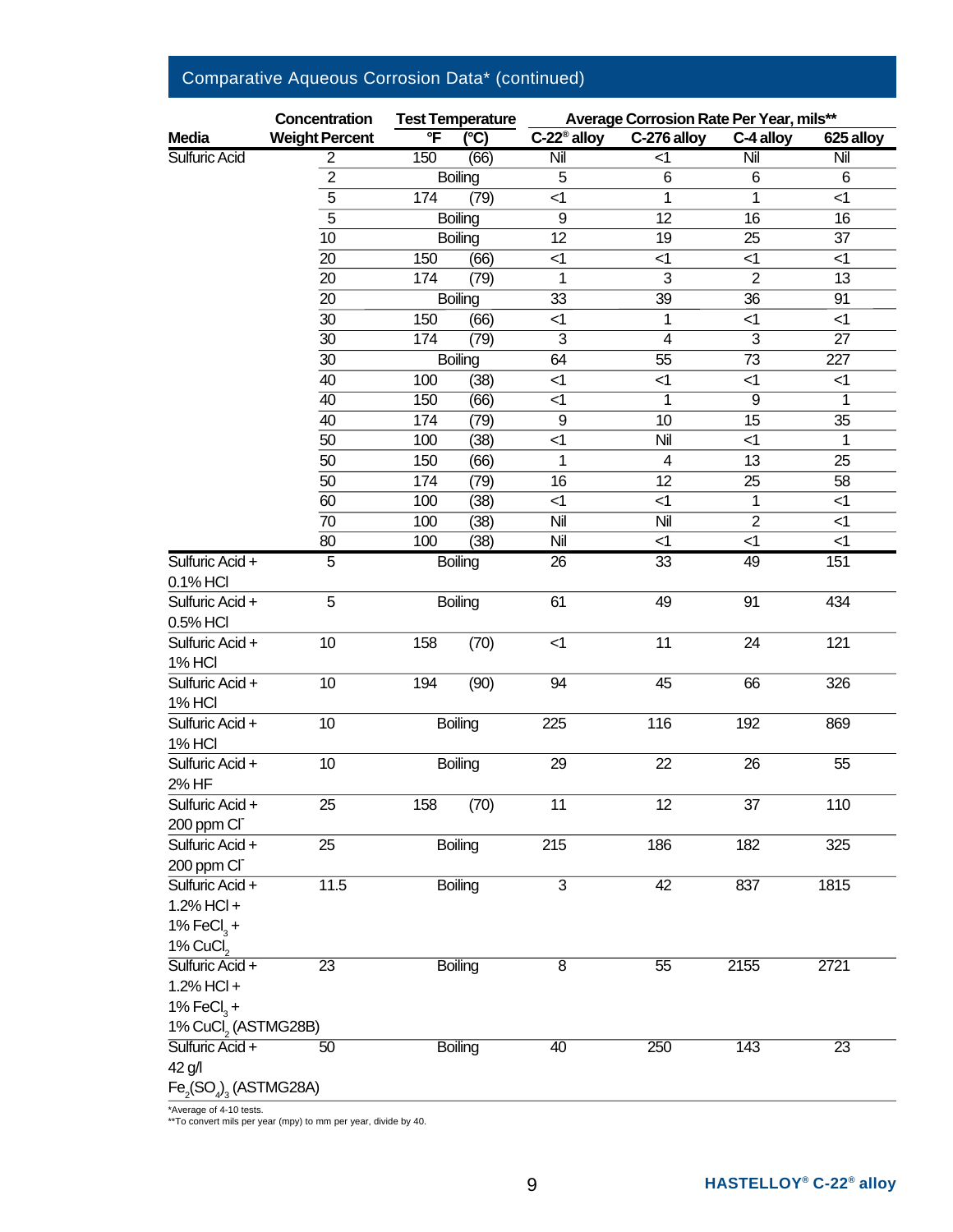#### Comparative Immersion Critical Pitting and Critical Crevice-Corrosion Temperatures in Oxidizing NaCl-HCl Solution

The chemical composition of the solution used in this test is as follows: 4 percent NaCl  $+$  0.1 percent  $\mathsf{Fe}_{\mathsf{2}}(\mathsf{SO}_{\mathsf{4}})_{\mathsf{3}}$ +0.01 M HCl. This solution contains 24,300 ppm chlorides and is acidic (pH2).

corrosion testing, the solution temperature was varied in 5 deg. C increments to determine the lowest temperature at which pitting corrosion initiated (observed by examination at a magnification of 40X) after a

24-hour exposure period (Critical Pitting Temperature), and the lowest temperature at which crevice corrosion initiated in a 100-hour exposure period (Critical Crevice-Corrosion Temperature).

In both pitting and crevice-

|                                                |      | <b>Critical Pitting</b><br><b>Temperature</b> | <b>Critical Crevice-Corrosion</b><br><b>Temperature</b> |               |  |
|------------------------------------------------|------|-----------------------------------------------|---------------------------------------------------------|---------------|--|
| <b>Alloy</b>                                   | °C   | °F                                            | ℃                                                       | °F            |  |
| HASTELLOY <sup>®</sup> C-22 <sup>®</sup> alloy | >150 | >302                                          | 102                                                     | 212 (Boiling) |  |
| HASTELLOY C-276 alloy                          | 150  | 302                                           | 80                                                      | 176           |  |
| HASTELLOY C-4 alloy                            | 140  | 284                                           | 50                                                      | 122           |  |
| HAYNES <sup>®</sup> 625 alloy                  | 90   | 194                                           | 50                                                      | 122           |  |
| HASTELLOY G-30 <sup>®</sup> alloy              | 70   | 158                                           | 40                                                      | 104           |  |
| Allegheny AL-6XN® alloy                        | 70   | 158                                           | 45                                                      | 113           |  |
| Avesta 254 SMO <sup>®</sup> alloy              | 60   | 140                                           | 40                                                      | 104           |  |
| FERRALIUM <sup>®</sup> alloy 255               | 50   | 122                                           | 35                                                      | 95            |  |
| Alloy 904L                                     | 45   | 113                                           | 20                                                      | 68            |  |
| Type 317LM Stainless Steel                     | 35   | 95                                            | 15                                                      | 59            |  |
| Alloy 825                                      | 25   | 77                                            | ≤5                                                      | $\leq$ 23     |  |
| Carpenter 20Cb-3 <sup>®</sup> alloy            | 25   | 68                                            | $\leq 5$                                                | $\leq$ 23     |  |
| Type 316 Stainless Steel                       | 20   | 68                                            | ≤5                                                      | ≤23           |  |

#### Comparative Critical Pitting Temperatures in Oxidizing H<sub>2</sub>SO<sub>4</sub>-HCl Solution

The chemical composition of the solution used in this test is as follows: 11.5 percent  $H_2SO_4$ + 1.2 percent HCl+1 percent FeCl<sub>3</sub>+1 percent CuCl<sub>2</sub>. This test environment is a severely oxidizing acid solution which is used

to evaluate the resistance of alloys to localized corrosion. It is considerably more aggressive than the oxidizing NaCl-HCl test. Experiments were performed in increments of solution temperature of 5 deg. C for a 24-hour

exposure period to determine the critical pitting temperature, i.e. the lowest temperature at which pitting corrosion initiated (observed at a magnification of 40X).

| <b>Critical Pitting</b><br><b>Temperature</b> |     |
|-----------------------------------------------|-----|
| °C                                            | ∘г  |
| 120                                           | 248 |
| 110                                           | 230 |
| 90                                            | 194 |
| 75                                            | 167 |
|                                               |     |

#### Stress-Corrosion Cracking Data in 20.4 Percent Magnesium Chloride for 1 Week

| <b>Condition</b> | Test Temperature,<br>400°F (204°C) | <b>Test Temperature,</b><br>450°F (232°C) | Hardness,<br><b>Rockwell</b> |  |
|------------------|------------------------------------|-------------------------------------------|------------------------------|--|
| Mill Annealed    | No cracks                          | No cracks                                 | R. 90                        |  |
| 20% Cold Worked  | No cracks                          | No cracks                                 | R. 33                        |  |
| 50% Cold Worked  | No cracks                          | No cracks                                 | R. 43                        |  |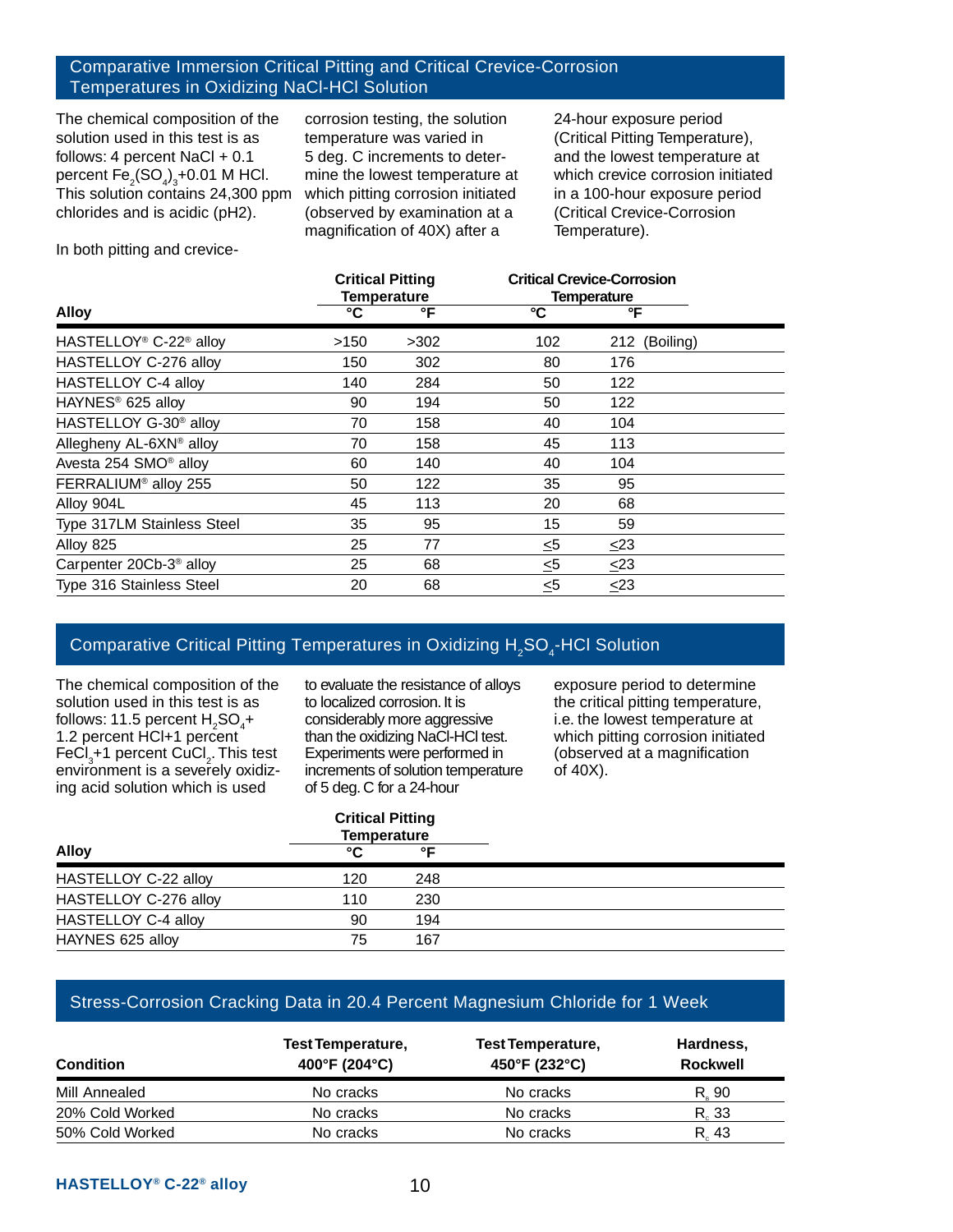# THERMAL STABILITY

A practical concern related to an alloy's susceptibility to intergranular corrosion is the heat-affected zone of weldments. Welded test coupons of C-276 and C-22® alloys were exposed to an oxidizing sulfuric acid

process solution.\* C-276 alloy suffered unusually severe base metal, weld metal, and heataffected zone attack in this particular environment. In fact only one-third of the coupon thickness in the heat-affected zone

survived the corrosion test. C-276 alloy is seldom attacked to this degree in other media. There was minimal corrosion attack on the C-22 alloy sample.



\*11% H<sub>2</sub>SO<sub>4</sub>+3.9% Fe<sub>2</sub>(SO<sub>4</sub>)<sub>3</sub><br>+ other chemicals at 302°F (150°C) and overpressurized with 02.

#### Corrosion-Resistant Weld Filler Metal

Many corrosion failures are associated with welds. Reliable, cost effective and practical solutions to corrosion weld problems involve the use of HASTELLOY C-22 filler metal. Tests were conducted at the

Los Alamos National Laboratory, New Mexico, in a simulated incinerator off-gas scrub solution for 39 days. Alloy 625 suffered severe base metal and weld metal attack in this particular environment.

Moderate attack of the base metal was observed on AL-6XN alloy. C-22 alloy exhibited no corrosion attack of the weld metal and base metal.



| 3M NaCl+0.1M FeCl <sub>3</sub> +0.1M NaF<br>167°F (75°C), $pH = 1$ |                       |           |  |  |
|--------------------------------------------------------------------|-----------------------|-----------|--|--|
| Alloy                                                              | <b>Corrosion Rate</b> |           |  |  |
| Base Metal                                                         | <b>Filler Weld</b>    | (mpy)     |  |  |
| 625                                                                | 625                   | 100       |  |  |
| 625                                                                | $C-22$                | 94        |  |  |
| $C-22$                                                             | $C-22$                | 0.17      |  |  |
|                                                                    |                       |           |  |  |
| 625 base                                                           | 625 base              | C-22 base |  |  |
| 625 weld                                                           | C-22 weld             | C-22 weld |  |  |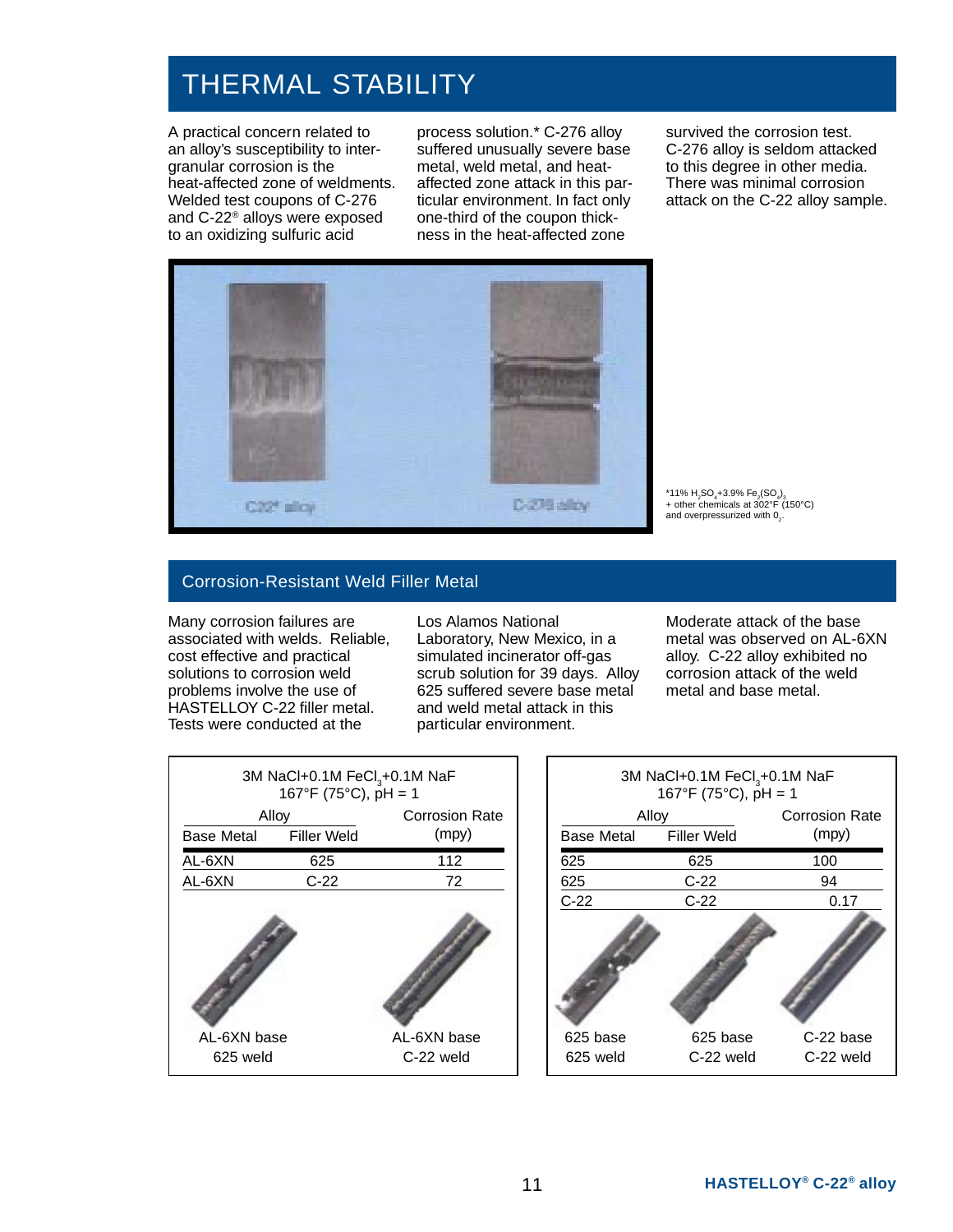# ISOCORROSION DIAGRAMS\*

The isocorrosion diagrams shown on this page were plotted using data obtained in laboratory tests in reagent grade acids. These data should be used only as a guide. It is recommended that samples

be tested under actual plant conditions.



\*All test specimens were heat-treated at 2050°F (1121°C), rapid quenched and in the unwelded condition.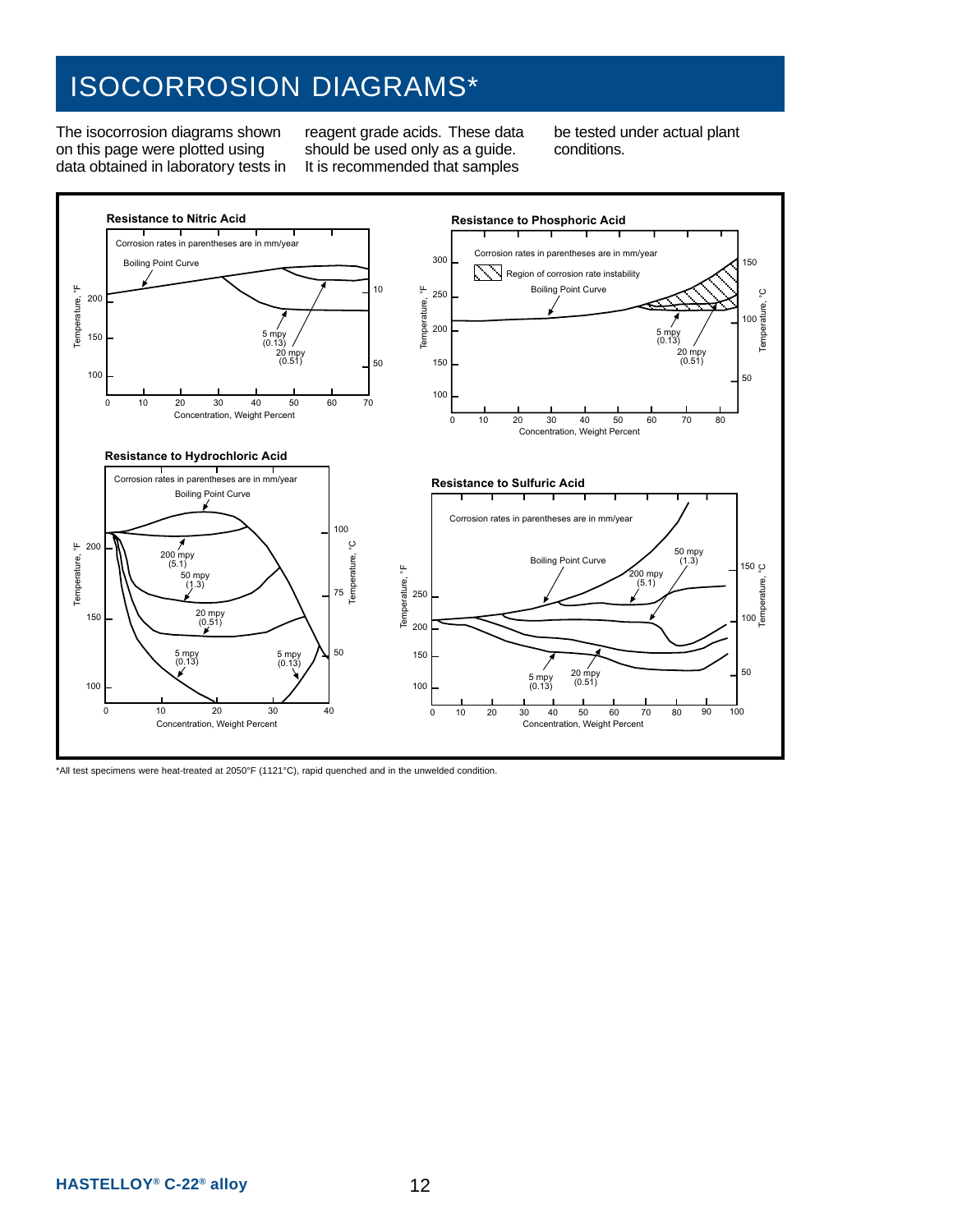# AVERAGE PHYSICAL PROPERTIES

| <b>Physical Property</b>            | Temp., °F<br><b>British Units</b><br>Temp., °C |                                     | <b>Metric Units</b> |                                                 |
|-------------------------------------|------------------------------------------------|-------------------------------------|---------------------|-------------------------------------------------|
| Density                             | 75                                             | $0.314$ lb/in. $3$                  | 24                  | 8.69 g/cm. <sup>3</sup>                         |
| Melting Temperature Range 2475-2550 |                                                |                                     | 1357-1399           |                                                 |
| <b>Electrical Resistivity</b>       | 75                                             | 44.8 microhm-in.                    | 24                  | 1.14 microhm-m                                  |
|                                     | 212                                            | 48.3 microhm-in.                    | 100                 | 1.23 microhm-m                                  |
|                                     | 392                                            | 48.7 microhm-in.                    | 200                 | 1.24 microhm-m                                  |
|                                     | 572                                            | 49.3 microhm-in.                    | 300                 | 1.25 microhm-m                                  |
|                                     | 752                                            | 49.6 microhm-in.                    | 400                 | 1.26 microhm-m                                  |
|                                     | 932                                            | 49.9 microhm-in.                    | 500                 | 1.27 microhm-m                                  |
|                                     | 1112                                           | 50.2 microhm-in.                    | 600                 | 1.28 microhm-m                                  |
| Mean Coefficient of                 | 75-200                                         | 6.9 microinches/in.-°F              | 24-93               | 12.4 x 10 <sup>-6</sup> m/m-K                   |
| <b>Thermal Expansion</b>            | 75-400                                         | 6.9 microinches/in.-°F              | 24-204              | 12.4 x 10 <sup>-6</sup> m/m-K                   |
|                                     | 75-600                                         | 7.0 microinches/in.-°F              | 24-316              | 12.6 x 10 <sup>-6</sup> m/m-K                   |
|                                     | 75-800                                         | 7.4 microinches/in.-°F              | 24-427              | 13.3 x 10 <sup>-6</sup> m/m-K                   |
|                                     | 75-1000                                        | 7.7 microinches/in.-°F              | 24-538              | 13.9 x 10 <sup>-6</sup> m/m-K                   |
|                                     | 75-1200                                        | 8.1 microinches/in.-°F              | 24-649              | 14.6 x 10 <sup>-6</sup> m/m-K                   |
|                                     | 75-1400                                        | 8.5 microinches/in.-°F              | 24-760              | 15.3 x 10 <sup>-6</sup> m/m-K                   |
|                                     | 75-1600                                        | 8.8 microinches/in.-°F              | 24-871              | 15.8 x 10 <sup>-6</sup> m/m-K                   |
|                                     | 75-1800                                        | 9.0 microinches/in.-°F              | 24-982              | 16.2 x 10 <sup>-6</sup> m/m-K                   |
| <b>Thermal Diffusivity</b>          | 70                                             | 0.004 in. <sup>2</sup> /sec.        | 21                  | 2.7 $\times$ 10 <sup>-6</sup> m <sup>2</sup> /s |
|                                     | 212                                            | 0.005 in. <sup>2</sup> /sec.        | 100                 | 3.0 $\times$ 10 <sup>-6</sup> m <sup>2</sup> /s |
|                                     | 392                                            | 0.005 in. <sup>2</sup> /sec.        | 200                 | 3.5 $\times$ 10 <sup>-6</sup> m <sup>2</sup> /s |
|                                     | 572                                            | 0.006 in. <sup>2</sup> /sec.        | 300                 | 3.9 $\times$ 10 <sup>-6</sup> m <sup>2</sup> /s |
|                                     | 752                                            | 0.007 in. <sup>2</sup> /sec.        | 400                 | 4.2 $\times$ 10 <sup>-6</sup> m <sup>2</sup> /s |
|                                     | 932                                            | 0.007 in. <sup>2</sup> /sec.        | 500                 | 4.6 $\times$ 10 <sup>-6</sup> m <sup>2</sup> /s |
|                                     | 1112                                           | 0.007 in. <sup>2</sup> /sec.        | 600                 | 4.8 $\times$ 10 <sup>-6</sup> m <sup>2</sup> /s |
| <b>Thermal Conductivity</b>         | 118                                            | 70 Btu-in./ft. <sup>2</sup> hr.-°F  | 48                  | 10.1 W/m-K                                      |
|                                     | 212                                            | 77 Btu-in./ft. <sup>2</sup> hr.-°F  | 100                 | 11.1 W/m-K                                      |
|                                     | 392                                            | 93 Btu-in./ft. <sup>2</sup> hr.-°F  | 200                 | 13.4 W/m-K                                      |
|                                     | 572                                            | 108 Btu-in./ft. <sup>2</sup> hr.-°F | 300                 | 15.5 W/m-K                                      |
|                                     | 752                                            | 121 Btu-in./ft. <sup>2</sup> hr.-°F | 400                 | 17.5 W/m-K                                      |
|                                     | 932                                            | 135 Btu-in./ft. <sup>2</sup> hr.-°F | 500                 | 19.5 W/m-K                                      |
|                                     | 1112                                           | 148 Btu-in./ft. <sup>2</sup> hr.-°F | 600                 | 21.3 W/m-K                                      |
| Specific Heat                       | 126                                            | 0.099 Btu/lb.-°F                    | 52                  | 414 J/Kg-K                                      |
|                                     | 212                                            | 0.101 Btu/lb.-°F                    | 100                 | 423 J/Kg-K                                      |
|                                     | 392                                            | 0.106 Btu/lb.-°F                    | 200                 | 444 J/Kg-K                                      |
|                                     | 572                                            | 0.110 Btu/lb.-°F                    | 300                 | 460 J/Kg-K                                      |
|                                     | 752                                            | 0.114 Btu/lb.-°F                    | 400                 | 476 J/Kg-K                                      |
|                                     | 932                                            | 0.116 Btu/lb.-°F                    | 500                 | 485 J/Kg-K                                      |
|                                     | 1112                                           | 0.123 Btu/lb.-°F                    | 600                 | 514 J/Kg-K                                      |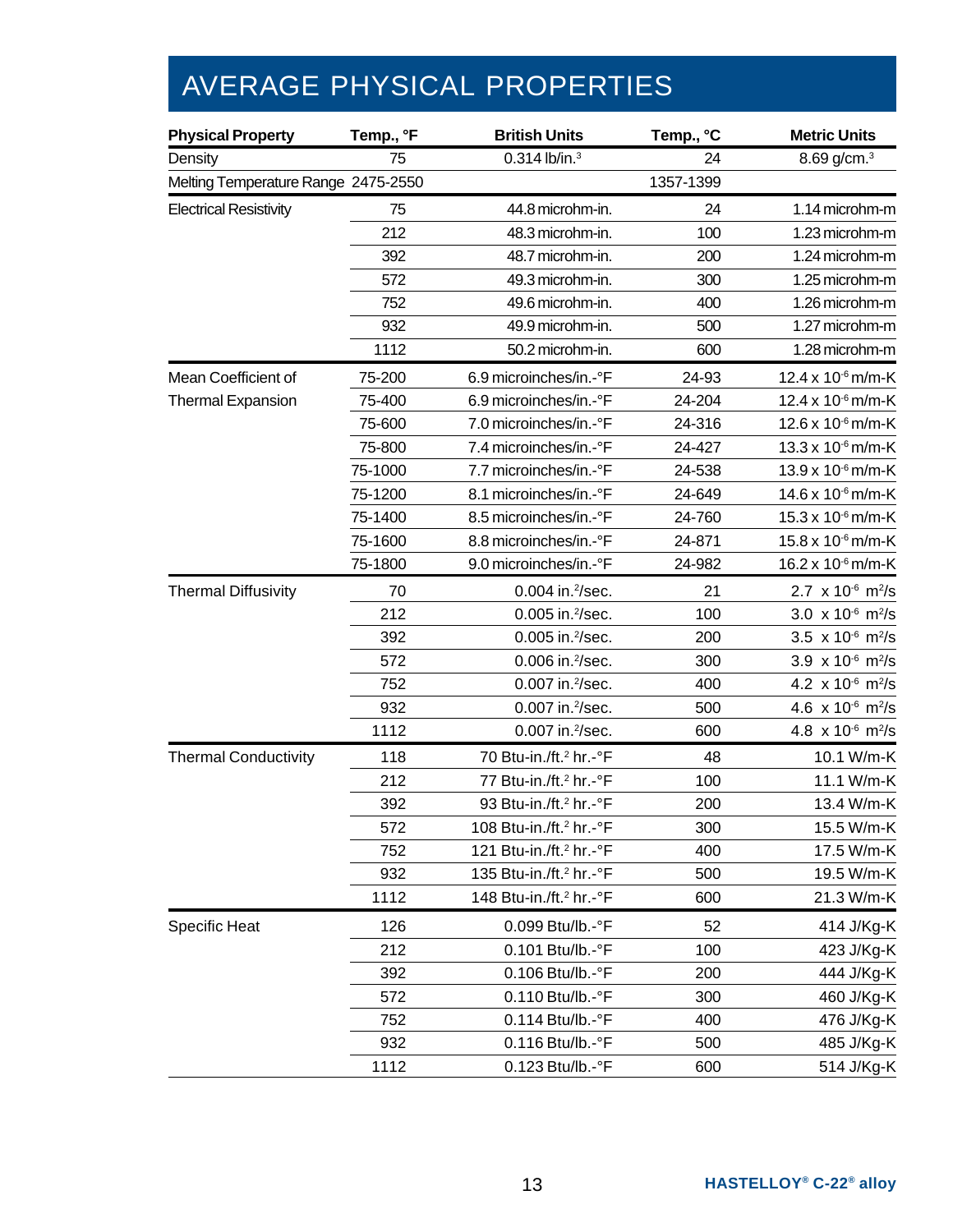#### Average Dynamic Modulus of Elasticity

|             |                  | <b>Test Temperature</b> |       | <b>Average Dynamic</b><br><b>Modulus of Elasticity</b> |       |
|-------------|------------------|-------------------------|-------|--------------------------------------------------------|-------|
| <b>Form</b> | <b>Condition</b> | °F                      | (°C)  | $106$ psi                                              | GPa   |
| Plate       | Heat-treated     | Room                    |       | 29.9                                                   | (206) |
|             | at 2050°F        | 200                     | (93)  | 29.4                                                   | (203) |
|             | (1121°C)         | 400                     | (204) | 28.5                                                   | (196) |
|             | Rapid Quenched   | 600                     | (316) | 27.6                                                   | (190) |
|             |                  | 800                     | (427) | 26.6                                                   | (183) |
|             |                  | 1000                    | (538) | 25.7                                                   | (177) |
|             |                  | 1200                    | (649) | 24.8                                                   | (171) |
|             |                  | 1400                    | (760) | 23.6                                                   | (163) |
|             |                  | 1600                    | (871) | 22.4                                                   | (154) |
|             |                  | 1800                    | (982) | 21.1                                                   | (145) |

#### Average Room Temperature Hardness

| Form  | <b>Hardness, Rockwell</b> |
|-------|---------------------------|
| Sheet | R., 93                    |
| Plate | २, ९५                     |

#### Average Impact Strength, Plate\*

|                  | <b>V-Notch Impact Strength</b> |                         |                |               |  |  |
|------------------|--------------------------------|-------------------------|----------------|---------------|--|--|
|                  |                                | <b>Room Temperature</b> | $-320^\circ F$ | (-196°C)      |  |  |
| <b>Condition</b> | ft.-Ib.                        | <b>Joules</b>           | ft.-Ib.        | <b>Joules</b> |  |  |
| Heat-treated at  | 260*                           | $353*$                  | 259*           | $351*$        |  |  |
| 2050°F (1121°C)  |                                |                         |                |               |  |  |
| Rapid Quenched   |                                |                         |                |               |  |  |
| Aged 100 hrs. at |                                |                         | $259*$         | $351*$        |  |  |
| 500°F (260°C)    |                                |                         |                |               |  |  |
| Aged 100 hrs. at |                                |                         | 259*           | $351*$        |  |  |
| 1000°F (538°C)   |                                |                         |                |               |  |  |
| Aged 100 hrs. at |                                |                         | 87             | 118           |  |  |
| 1000°F (538°C)   |                                |                         |                |               |  |  |
|                  |                                |                         |                |               |  |  |

\*Specimens did not break.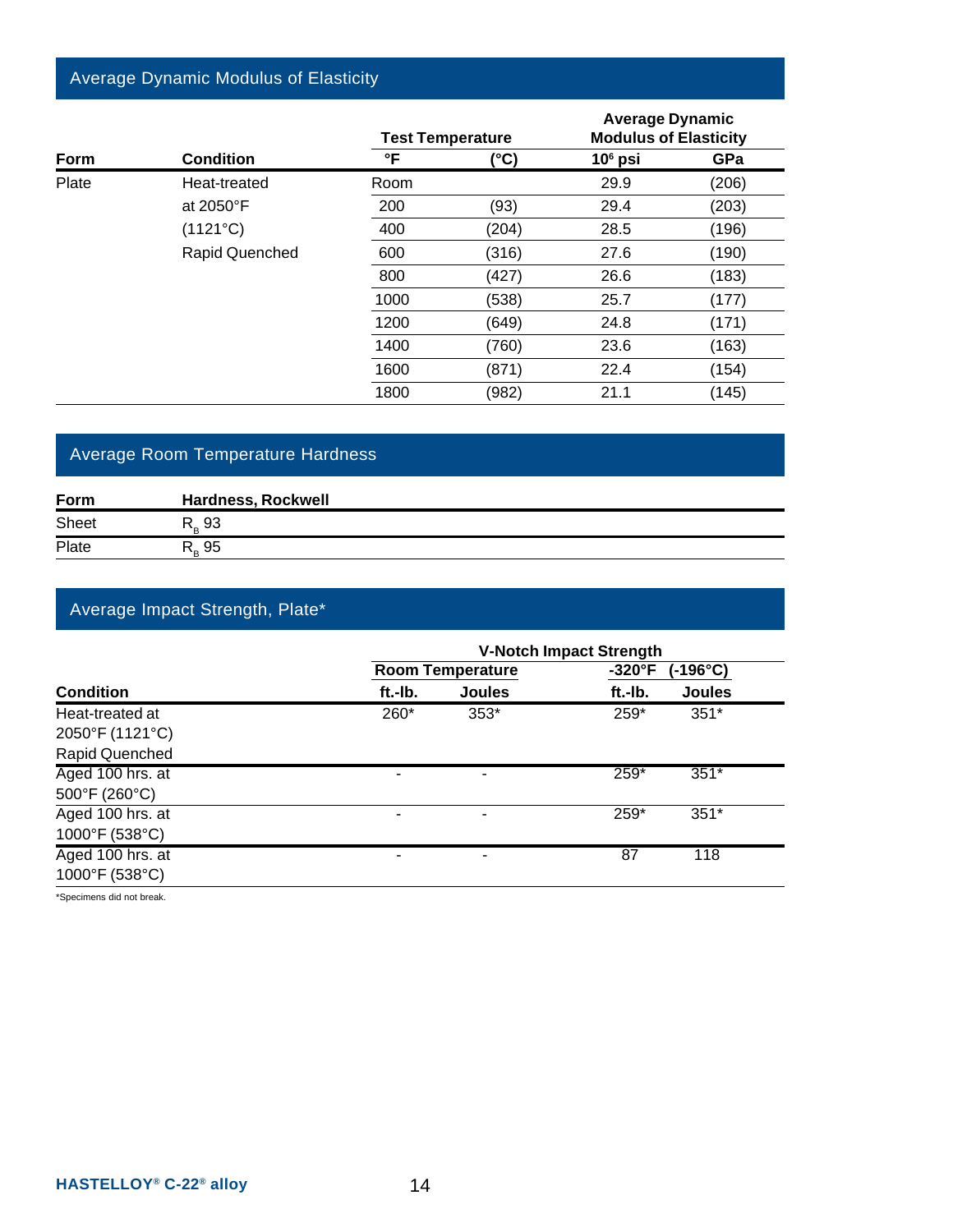# AVERAGE TENSILE DATA, SOLUTION HEAT-TREATED

|                     |                         |                                                  | <b>Ultimate</b><br><b>Tensile Strength,</b> | <b>Yield Strength</b><br>at 0.2% Offset, | <b>Elongation in</b><br>2 in. (50.8 mm), |
|---------------------|-------------------------|--------------------------------------------------|---------------------------------------------|------------------------------------------|------------------------------------------|
| Form                | $\overline{\mathsf{F}}$ | <b>Test Temperature</b><br>$\overline{\text{c}}$ | Ksi*                                        | Ksi*                                     | $\%$                                     |
| Sheet,              | Room                    |                                                  | 116                                         | 59                                       | 57                                       |
| $0.028 - 0.125$ in. | 200                     | (93)                                             | 110                                         | 54                                       | 58                                       |
| $(0.71 - 3.2$ mm)   | 400                     | (204)                                            | 102                                         | 44                                       | 57                                       |
| thick**             | 600                     | (316)                                            | 98                                          | 42                                       | 62                                       |
|                     | 800                     | (427)                                            | 95                                          | 41                                       | 67                                       |
|                     | 1000                    | (538)                                            | 91                                          | 40                                       | 61                                       |
|                     | 1200                    | (649)                                            | 85                                          | 36                                       | 65                                       |
|                     | 1400                    | (760)                                            | 76                                          | 35                                       | 63                                       |
| Plate,              | Room                    |                                                  | 114                                         | 54                                       | 62                                       |
| $1/4 - 3/4$ in.     | 200                     | (93)                                             | 107                                         | 49                                       | 65                                       |
| $(6.4 - 19.1$ mm)   | 400                     | (204)                                            | 98                                          | 41                                       | 66                                       |
| thick***            | 600                     | (316)                                            | 95                                          | 36                                       | 68                                       |
|                     | 800                     | (427)                                            | 92                                          | 35                                       | 68                                       |
|                     | 1000                    | (538)                                            | 88                                          | 34                                       | 67                                       |
|                     | 1200                    | (649)                                            | 83                                          | 32                                       | 69                                       |
|                     | 1400                    | (760)                                            | 76                                          | 31                                       | 68                                       |
| Bar,                | Room                    |                                                  | 111                                         | 52                                       | 70                                       |
| $1/2 - 2$ in.       | 200                     | (93)                                             | 105                                         | 45                                       | 73                                       |
| $(12.7 - 50.8$ mm)  | 400                     | (204)                                            | 96                                          | 38                                       | 74                                       |
| diameter***         | 600                     | (316)                                            | 92                                          | 34                                       | 79                                       |
|                     | 800                     | (427)                                            | 89                                          | 31                                       | 79                                       |
|                     | 1000                    | (538)                                            | 84                                          | 29                                       | 80                                       |
|                     | 1200                    | (649)                                            | 80                                          | 28                                       | 80                                       |
|                     | 1400                    | (760)                                            | 72                                          | 29                                       | 77                                       |

\* Ksi can be converted to MPa (megapascals) by multiplying by 6.895.

\*\* Average of 10-20 tests. \*\*\* Average of 16-32 tests. \*\*\*\* Average of 8-16 tests.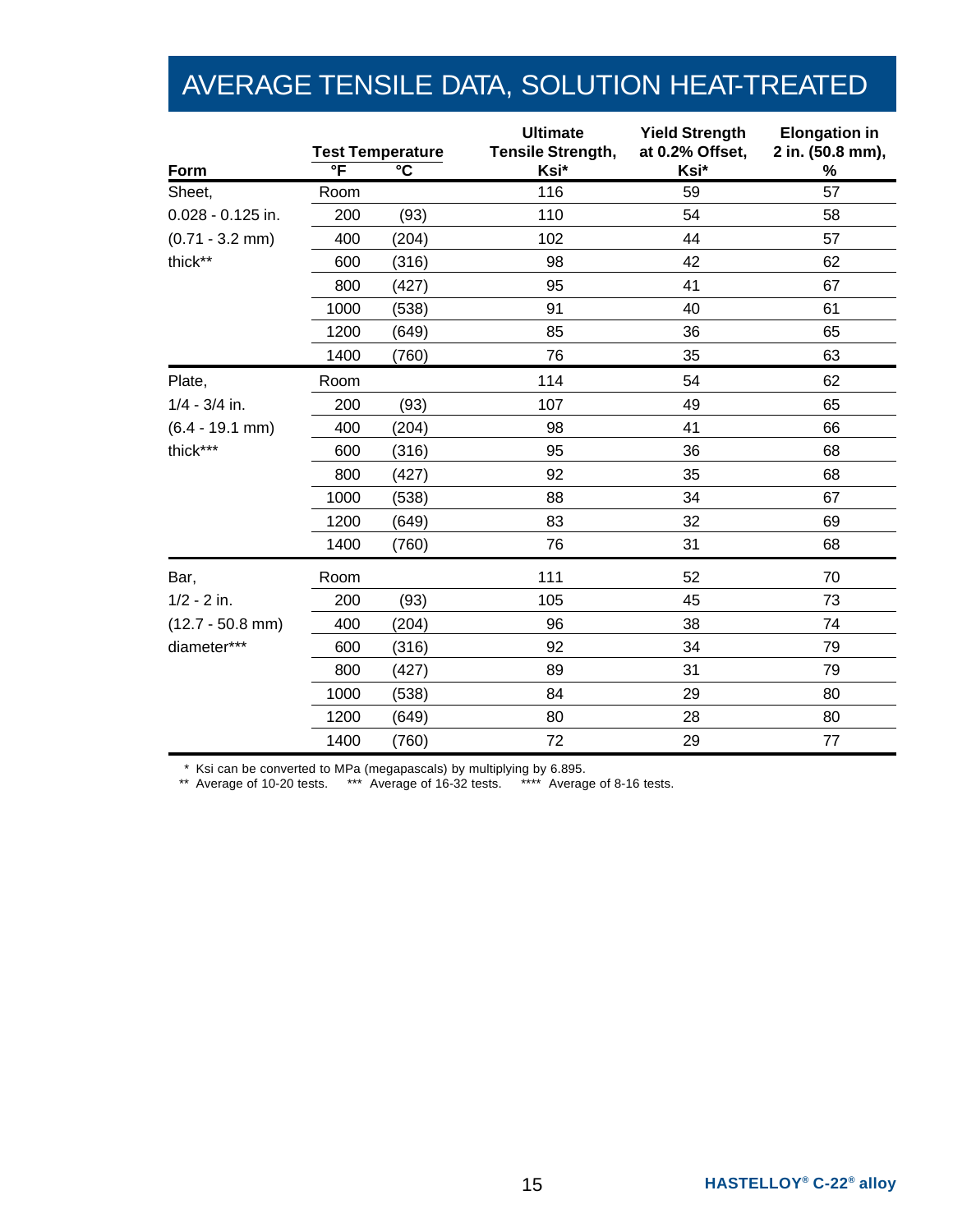# FABRICATION

#### **Heat Treatment**

Wrought forms of HASTELLOY® C-22® alloy are furnished in the solution heat-treated condition unless otherwise specified. The standard solution heat treatment consists of heating at 2050°F (1121°C) followed by rapid air cooling or water quenching.

Parts which have been hot formed or severely cold formed should be solution heat-treated prior to further fabrication or installation.

#### **Forming**

C-22 alloy has excellent forming characteristics. Cold forming is the preferred method of forming. Because of its good ductility, it can easily be cold-worked. The alloy is generally stiffer than the austenitic stainless steels. Therefore, more energy is required during cold forming. For further information, please consult the Haynes publication H-2010.

#### Formability

|                   |                          | <b>HASTELLOY</b> |      | <b>Average Olsen</b><br><b>Cup Depth</b> |
|-------------------|--------------------------|------------------|------|------------------------------------------|
| Form              | <b>Condition</b>         | <b>Alloys</b>    | in.  | mm                                       |
| Sheet, 0.028 in.  | Heat-treated at 2050°F   | $C-22$           | 0.49 | 12.4                                     |
| $(0.71$ mm) thick | (1121°C), Rapid Quenched | $C-276$          | 0.48 | 12.2                                     |
| Sheet, 0.028 in.  | Aged at 1600°F           | $C-22$           | 0.49 | 12.4                                     |
| $(0.71$ mm) thick | (871°C), for 1000 hrs.   | $C-276$          | 0.48 | 12.2                                     |
| Sheet, 0.028 in.  | Cold Worked 33%          | $C-22$           | 0.49 | 12.4                                     |
| $(0.71$ mm) thick |                          | $C-276$          | 0.48 | 12.2                                     |
| Sheet, 0.028 in.  | Cold Worked 33% and      | $C-22$           | 0.49 | 12.4                                     |
| $(0.71$ mm) thick | Aged at 932°F (500°C)    | $C-276$          | 0.48 | 12.2                                     |
|                   | for 100 hrs.             |                  |      |                                          |

#### Average Room Temperature Tensile Data, Cold-Worked Sheet

| <b>Cold</b><br>Worked<br>% | <b>Ultimate</b><br><b>Tensile Strength,</b><br>Ksi* | <b>Yield Strength</b><br>at 0.2% Offset,<br>Ksi* | <b>Elongation in</b><br>2 in. (50.8 mm),<br>% |
|----------------------------|-----------------------------------------------------|--------------------------------------------------|-----------------------------------------------|
|                            | 116                                                 | 59                                               | 57                                            |
| 10                         | 130                                                 | 93                                               | 39                                            |
| 20                         | 151                                                 | 127                                              | 23                                            |
| 30                         | 170                                                 | 151                                              | 13                                            |
| 40                         | 192                                                 | 174                                              |                                               |
| 50                         | 206                                                 | 183                                              | 10                                            |
| 60                         | 222                                                 | 202                                              |                                               |

#### Average Room Temperature Tensile Data, Cold-Worked and Aged\*\* Sheet

| <b>Cold</b><br>Worked<br>$\frac{9}{6}$ | <b>Ultimate</b><br><b>Tensile Strength,</b><br>Ksi* | <b>Yield Strength</b><br>at 0.2% Offset,<br>Ksi* | <b>Elongation in</b><br>2 in. (50.8 mm),<br>% |
|----------------------------------------|-----------------------------------------------------|--------------------------------------------------|-----------------------------------------------|
|                                        | 116                                                 | 62                                               | 73                                            |
| 10                                     | 141                                                 | 110                                              |                                               |
| 20                                     | 165                                                 | 141                                              | 28                                            |
| 40                                     | 206                                                 | 193                                              | 15                                            |
| 60                                     | 250                                                 | 244                                              |                                               |

\* Ksi can be converted to MPa (megapascals) by multiplying by 6.895.

\*\* Aged 100 hours at 932°F (500°C).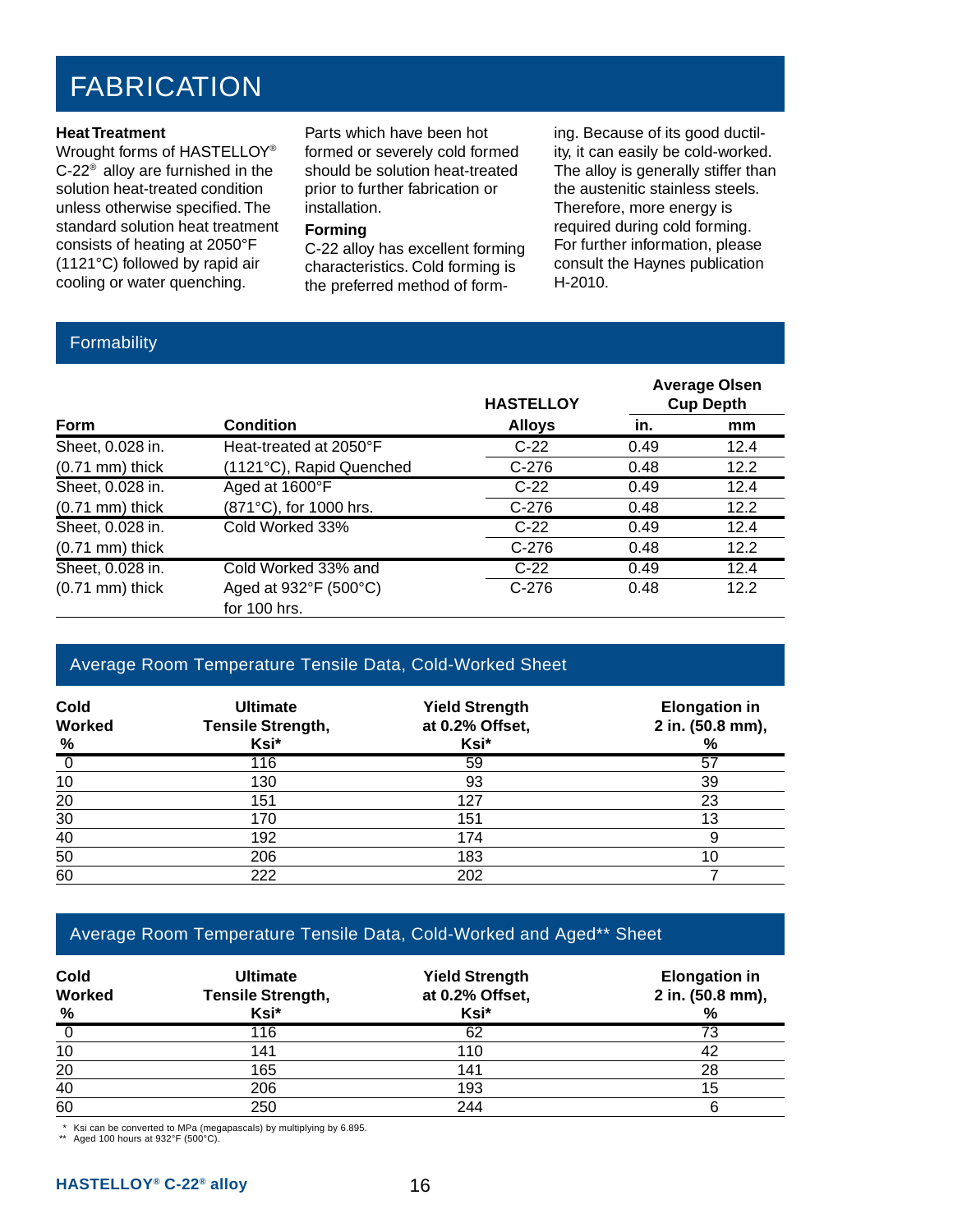## Average Room Temperature Hardness, Aged Sheet\*

| I<br>ı |  |
|--------|--|
|        |  |

|          | Temperature, |                |            |                | <b>Cold Reduction, %</b> |                |                |                |
|----------|--------------|----------------|------------|----------------|--------------------------|----------------|----------------|----------------|
| °F       | (°C)         |                | 10         | 20             | 30                       | 40             | 50             | 60             |
| No Aging |              | $R_{\rm B}$ 90 | $R_c$ 24   | $R_c$ 33       | $R_{c}$ 36               | $R_c$ 40       | $R_c$ 41       | $R_c$ 43       |
| 940      | (504)        | $R_{\rm B}$ 94 | $R_c$ 24   | $R_c$ 32       | $R_{c}$ 37               | $R_c$ 42       | $R_c$ 45       | $R_c$ 48       |
| 1010     | (543)        | $R_{\rm B}$ 95 | $R_{c}$ 26 | $R_c$ 32       | $R_c$ 41                 | $R_{c}$ 44     | $R_c$ 45       | $R_c$ 48       |
| 1070     | (577)        | $R_{\rm B}$ 95 | $R_{c}$ 28 | $R_c$ 32       | $R_{c}$ 39               | $R_c$ 40       | $R_c$ 44       | $R_c$ 48       |
| 1130     | (610)        | $R_{\rm B}$ 93 | $R_c 22$   | $R_c 27$       | $R_c$ 33                 | $R_{c}$ 37     | $R_c$ 41       | $R_c$ 45       |
| 1200     | (649)        | $R_{\rm B}$ 93 | $R_{c}$ 21 | $R_c 27$       | $R_{c}$ 33               | $R_{c}$ 37     | $R_{c}$ 41     | $R_c$ 45       |
| 1260     | (682)        | $R_{\rm R}$ 95 | $R_c$ 20   | $R_c$ 25       | $R_{c}$ 31               | $R_c$ 36       | $R_c$ 41       | $R_c$ 44       |
| 1510     | (821)        | $R_{\rm B}$ 94 | $R_{c}$ 21 | $R_c$ 26       | $R_{c}$ 32               | $R_c$ 35       | $R_{c}$ 36     | $R_{c}$ 37     |
| 1770     | (966)        | $R_{\rm B}$ 93 | $R_{c}$ 21 | $R_c$ 21       | $R_{c}$ 21               | $R_c$ 23       | $R_c$ 25       | $R_c$ 25       |
| 1980     | (1082)       | $R_{\rm B}$ 83 | $R_{p}$ 83 | $R_{\rm R}$ 84 | $R_{\rm B}$ 84           | $R_{\rm B}$ 83 | $R_{\rm B}$ 83 | $R_{\rm B}$ 80 |

\*Aged 100 hours.

## Average Impact Strength, Aged Plate

| <b>Aging</b><br>Temperature,<br>°F<br>$(^{\circ}C)$ |       | <b>Aging Time,</b> |         | <b>V-Notch Impact Strength</b><br>-320°F (-196°C) |  |
|-----------------------------------------------------|-------|--------------------|---------|---------------------------------------------------|--|
|                                                     |       | hrs.               | ft.-Ib. | <b>Joules</b>                                     |  |
| 1000                                                | (538) | 1                  | 259*    | $351*$                                            |  |
|                                                     |       | 10                 | 259*    | $351*$                                            |  |
|                                                     |       | 100                | 259*    | $351*$                                            |  |
| (649)<br>1200                                       |       | 1                  | 259*    | $351*$                                            |  |
|                                                     |       | 10                 | 259*    | $351*$                                            |  |
|                                                     |       | 100                | 99      | 134                                               |  |
| 1400                                                | (760) | 1                  | 259*    | $351*$                                            |  |
|                                                     |       | 10                 | 84      | 114                                               |  |
|                                                     |       | 100                | 28      | 38                                                |  |
| 1600                                                | (871) | 1                  | 118     | 160                                               |  |
|                                                     |       | 10                 | 38      | 52                                                |  |
|                                                     |       | 100                | 3       | 4                                                 |  |
| 1800                                                | (982) | 1                  | 114     | 155                                               |  |
|                                                     |       | 10                 | 44      | 60                                                |  |
|                                                     |       | 100                | 12      | 16                                                |  |

\*Specimens did not break.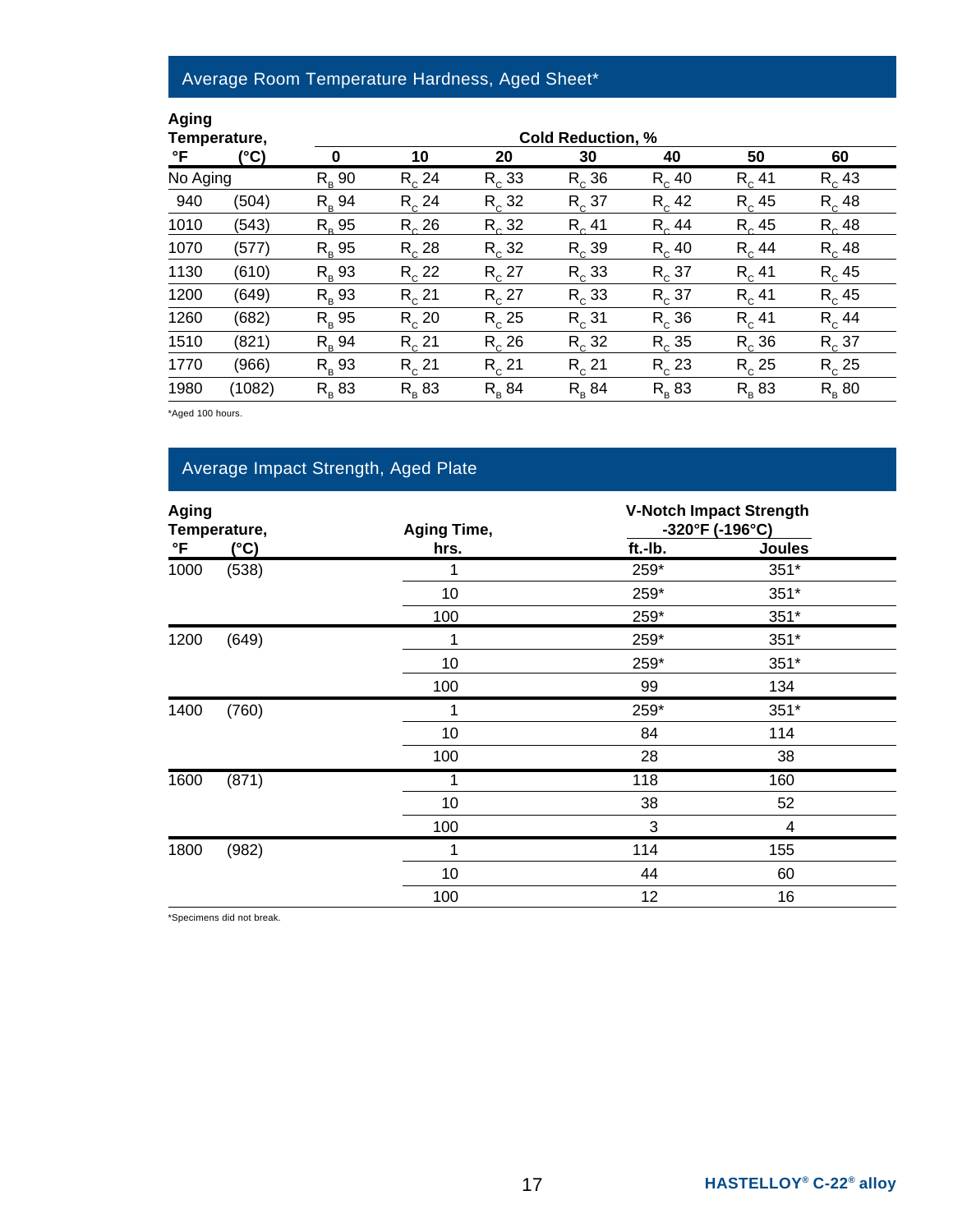# WELDING

HASTELLOY® C-22® alloy is readily welded by gas tungsten arc (GTAW), gas metal arc (GMAW), and shielded metal arc (SMAW) welding techniques. Its welding characteristics are similar to those for HASTELLOY C-276 and C-4 alloys. Submerged arc welding is not recommended as this process is characterized by high heat input to the base metal and slow cooling of the weld.

#### **Base Metal Preparation**

The joint surface and adjacent area should be thoroughly cleaned before welding. All grease, oil, crayon marks, sulfur compounds, and other foreign matter should be removed.

#### **Filler Metal Selections**

Matching composition filler metal is recommended for joining C-22 alloy. For gas-tungsten-arc and gas-metal-arc welding, C-22 filler wire (ER NiCrMo-10)

is recommended. For shielded metal arc welding, C-22 covered electrodes (ENiCrMo-10; UNS W86022) are recommended.

 Detailed fabricating information for C-22 alloy is available in the booklet, Fabrication of HASTELLOY® Corrosion-Resistant Alloys (H-2010) and C-22® Alloy Welding Information (H-2066).

#### Average Transverse Tensile Data, Weldments\*

|                                             |             |                         | <b>Test Temperature</b> | <b>Ultimate</b><br>Tensile Strength, |                 | Yield Strength Elongation in<br>at 0.2% Offset, 2 in. (50.8 mm), |
|---------------------------------------------|-------------|-------------------------|-------------------------|--------------------------------------|-----------------|------------------------------------------------------------------|
| Form                                        |             | $\overline{\mathsf{F}}$ | $\overline{\text{c}}$   | Ksi**                                | Ksi**           | %                                                                |
| Sheet,                                      | <b>GTAW</b> | Room                    |                         | 108                                  | 61              | $\overline{30}$                                                  |
| 0.125 in.                                   |             | 1000                    | (538)                   | 79                                   | 40              | 23                                                               |
| $(3.2 \, \text{mm})$                        |             |                         |                         |                                      |                 |                                                                  |
| thick                                       |             |                         |                         |                                      |                 |                                                                  |
| Plate,                                      | <b>GTAW</b> | Room                    |                         | 116                                  | 56              | 60                                                               |
| $1/4$ in.                                   |             | 1000                    | (538)                   | 88                                   | 36              | 51                                                               |
| $(6.4 \, \text{mm})$                        | <b>GMAW</b> | Room                    |                         | 111                                  | $\overline{57}$ | 43                                                               |
| thick                                       | (short arc) | 1000                    | (538)                   | 85                                   | 39              | 46                                                               |
| Plate,                                      | <b>GTAW</b> | Room                    |                         | 114                                  | 65              | 47                                                               |
| $1/2$ in.                                   |             | 1000                    | (538)                   | 86                                   | 45              | 52                                                               |
| $(12.7 \, \text{mm})$                       |             | 1400                    | (760)                   | $\overline{71}$                      | $\overline{39}$ | $\overline{30}$                                                  |
| thick                                       | <b>GMAW</b> | Room                    |                         | 109                                  | 63              | 38                                                               |
|                                             | (short arc) | 1000                    | (538)                   | 82                                   | 45              | 38                                                               |
|                                             |             | 1400                    | (760)                   | 63                                   | $\overline{39}$ | $\overline{25}$                                                  |
|                                             | <b>GMAW</b> | Room                    |                         | 110                                  | 67              | $\overline{37}$                                                  |
|                                             | (spray)     | 1000                    | (538)                   | 80                                   | 45              | 33                                                               |
|                                             |             | 1400                    | (760)                   | $\overline{68}$                      | 41              | 27                                                               |
| Plate,                                      | <b>SMAW</b> | Room                    |                         | 111                                  | 56              | 58                                                               |
| $3/4$ in.<br>$(19.1 \, \text{mm})$<br>thick |             |                         |                         |                                      |                 |                                                                  |
| Plate,                                      | <b>GTAW</b> | Room                    |                         | 106                                  | 54              | 44                                                               |
| 1.0 in.                                     | (short arc) | 752                     | (400)                   | 92                                   | 38              | 48                                                               |
| $(23.4 \text{ mm})$                         | <b>GMAW</b> | Room                    |                         | 109                                  | 56              | 51                                                               |
| thick                                       | (spray)     | 752                     | (400)                   | 93                                   | 35              | 59                                                               |
| Plate,                                      | <b>GMAW</b> | Room                    |                         | 109                                  | 56              | 54                                                               |
| $1.5$ in.<br>$(46.1 \, \text{mm})$<br>thick | (short arc) | 752                     | (400)                   | 92                                   | 38              | 59                                                               |

\*Average of 3-9 tests. \*\* Ksi can be converted to MPa (megapascals) by multiplying by 6.895.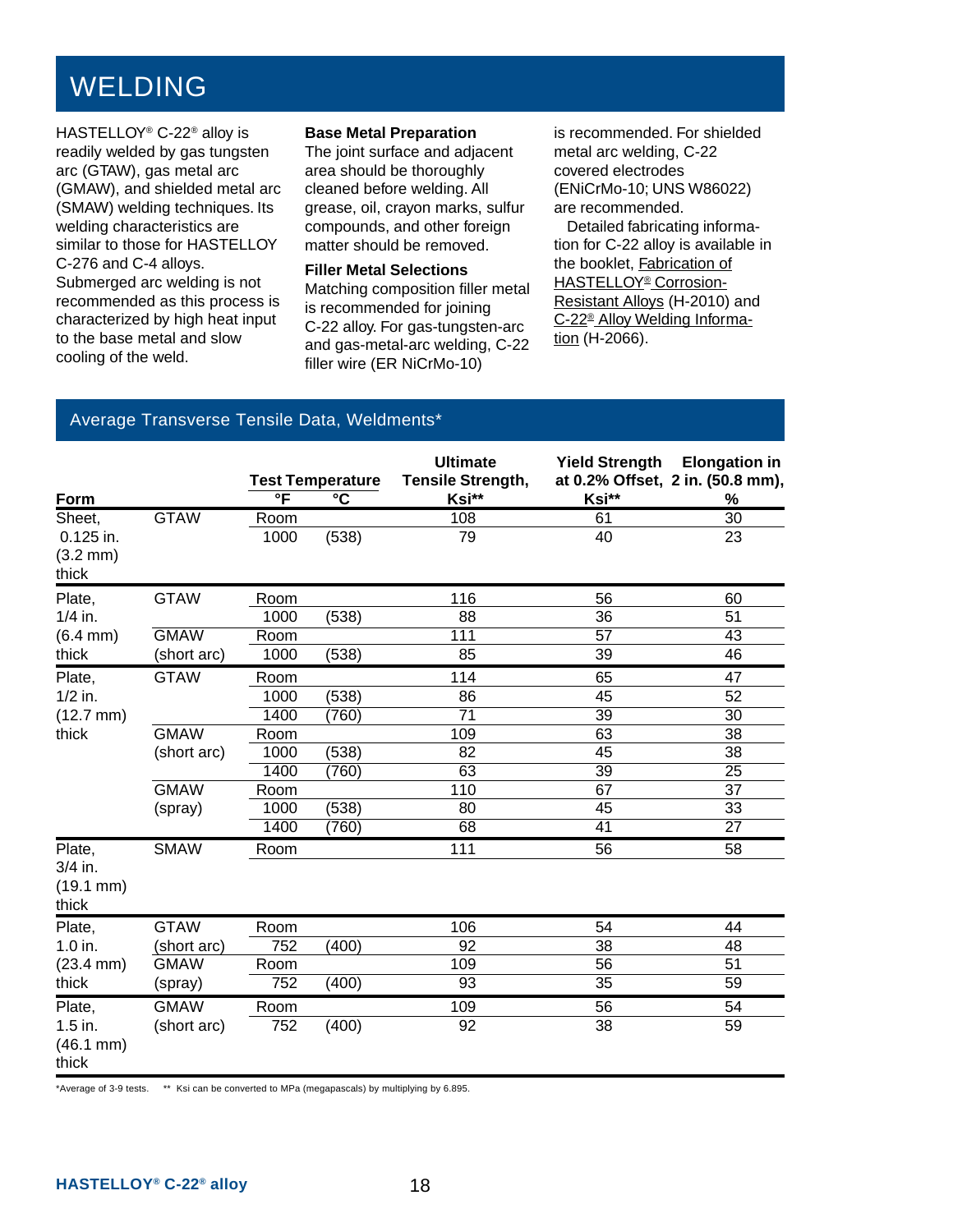#### Average Tensile Data, All-Weld Metal\*

| Weld<br><b>Type</b> | °F   | <b>Test Temperature</b><br>°C | <b>Ultimate</b><br>Tensile Strength,<br>Ksi** | <b>Yield Strength</b><br>at 0.2% Offset,<br>Ksi** | <b>Elongation in</b><br>2 in. (50.8 mm),<br>% |
|---------------------|------|-------------------------------|-----------------------------------------------|---------------------------------------------------|-----------------------------------------------|
| <b>GTAW</b>         | Room |                               | 113                                           | 76                                                | 47                                            |
|                     | 500  | (260)                         | 94                                            | 60                                                | 52                                            |
|                     | 1000 | (538)                         | 187                                           | 57                                                | 51                                            |
| <b>GMAW</b>         | Room |                               | 113                                           | 72                                                | 52                                            |
| (short arc)         | 500  | (260)                         | 94                                            | 60                                                | 52                                            |
|                     | 1000 | (538)                         | 84                                            | 54                                                | 55                                            |
| <b>SMAW</b>         | Room |                               | 110                                           | 74                                                | 47                                            |
|                     | 752  | (400)                         | 87                                            | 56                                                | 49                                            |

\*Average of 10-20 tests. \*\*Ksi can be converted to MPa (megapascals) by multiplying by 6.895.

#### Average Impact Strength, Weldments

|                           |                  | V-Notch* Impact Strength                                        |               |         |               |  |  |
|---------------------------|------------------|-----------------------------------------------------------------|---------------|---------|---------------|--|--|
|                           |                  | $-320^{\circ}$ F (-196 $^{\circ}$ C)<br><b>Room Temperature</b> |               |         |               |  |  |
| <b>Condition</b>          |                  | ft.-Ib.                                                         | <b>Joules</b> | ft.-Ib. | <b>Joules</b> |  |  |
| Plate, 1/2 in.            | <b>GTAW</b>      | 148                                                             | 201           | 111     | 150           |  |  |
| $(12.7 \text{ mm})$ thick | GMAW (short arc) | 135                                                             | 183           | 97      | 131           |  |  |
|                           | GMAW (spray)     | 144                                                             | 195           | 118     | 160           |  |  |
| Plate, 3/4 in.            | GTAW             | 148                                                             | 201           | 118     | 160           |  |  |
| $(19.1 \text{ mm})$ thick | GMAW (short arc) | 121                                                             | 164           | 115     | 156           |  |  |
|                           | GMAW (spray)     | 149                                                             | 202           | 102     | 138           |  |  |
|                           | <b>SMAW</b>      | 76                                                              | 103           | 53      | 72            |  |  |

\*Notch was located in the center of the weldment on the transverse edge.

#### Typical Bend Test Data, Welded Plate\*

| Weld<br>Face Bend, |        |        | <b>Side Bend</b> | Root Bend, |  |
|--------------------|--------|--------|------------------|------------|--|
| <b>Type</b>        |        | 2Τ     | 1 $1/2T$         | 21         |  |
| <b>GTAW</b>        | Passed | Passed | Passed           | Passed     |  |
| GMAW (short arc)   | Passed | Passed | Passed           | Passed     |  |
| GMAW (spray)       | Passed | Passed | Passed           | Passed     |  |
| <b>SMAW</b>        | Passed | Passed | ۰                | Passed     |  |

\*Duplicate specimens, 1/2 in. (12.7 mm) thick. Tested using AWS Specification 5.11 as a guide.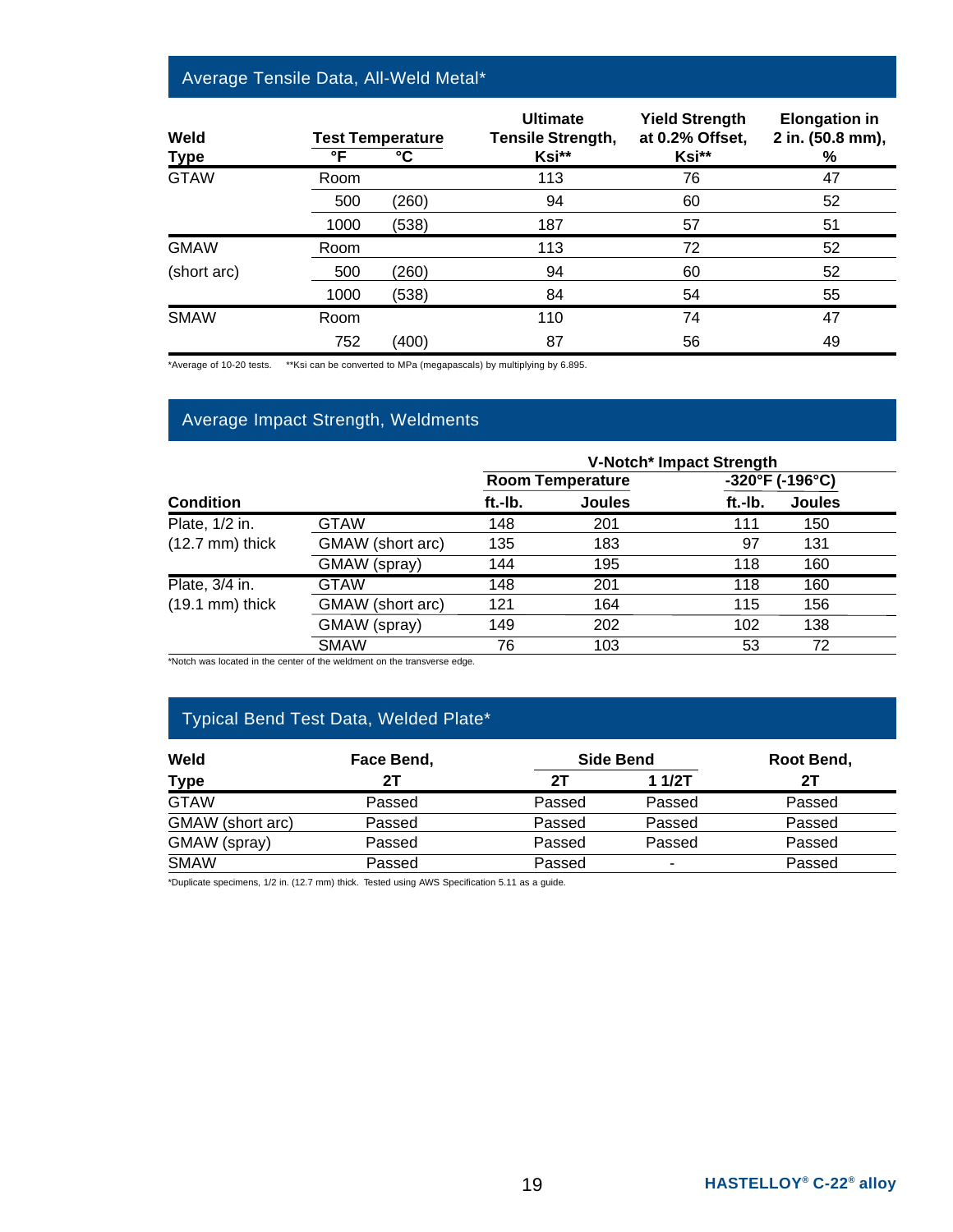#### Room Temperature Tensile Data of Weldments After Thermal Aging

| Welding<br><b>Method</b> | <b>Condition</b>                   | <b>Specimen</b> | <b>Ultimate</b><br><b>Tensile Strength,</b><br>Ksi* | <b>Yield Strength</b><br>at 0.2% Offset,<br>Ksi* | <b>Elongation in</b><br>2 in. (50.8mm),<br>% |
|--------------------------|------------------------------------|-----------------|-----------------------------------------------------|--------------------------------------------------|----------------------------------------------|
| <b>GTAW</b>              | As Welded                          | Unnotched       | 114                                                 | 58                                               | 60                                           |
|                          | Aged 4000 hrs.<br>at 842°F (450°C) | Unnotched       | 114                                                 | 59                                               | 60                                           |
|                          | As Welded                          | Notched         | 147                                                 | 84                                               |                                              |
|                          | Aged 4000 hrs.<br>at 842°F (450°C) | Notched         | 152                                                 | 85                                               |                                              |
| <b>GMAW</b>              | As Welded                          | Unnotched       | 106                                                 | 54                                               | 44                                           |
|                          | Aged 4000 hrs.<br>at 842°F (450°C) | Unnotched       | 110                                                 | 55                                               | 58                                           |
|                          | As Welded                          | Notched         | 146                                                 | 82                                               |                                              |
|                          | Aged 4000 hrs.<br>at 842°F (450°C) | Notched         | 150                                                 | 86                                               |                                              |

\*Ksi can be converted to MPa (megapascals) by multiplying by 6.895.

#### Average Impact Strength, Weldments

|               |                  | <b>V-Notch Impact Strength</b> |                         |         |                                      |  |
|---------------|------------------|--------------------------------|-------------------------|---------|--------------------------------------|--|
|               |                  |                                | <b>Room Temperature</b> |         | $-320^{\circ}$ F (-196 $^{\circ}$ C) |  |
| <b>Method</b> | <b>Condition</b> | ft.-Ib.                        | <b>Joules</b>           | ft.-Ib. | <b>Joules</b>                        |  |
| <b>GTAW</b>   | As Welded        | 148                            | 201                     | 118     | 160                                  |  |
|               | Aged 4000 hrs.   | 124                            | 168                     |         | ۰                                    |  |
|               | at 842°F (450°C) |                                |                         |         |                                      |  |
| <b>GMAW</b>   | As Welded        | 144                            | 195                     | 106     | 144                                  |  |
|               | Aged 4000 hrs.   | 124                            | 168                     | 106     | 144                                  |  |
|               | at 842°F (450°C) |                                |                         |         |                                      |  |

#### Dissimilar Weldment Mechanical Data, All-Weld Metal, Room Temperature

| Weld<br><b>Type</b> | <b>Base</b><br><b>Metal</b> | Weld<br><b>Metal</b> | <b>Ultimate</b><br><b>Tensile Strength,</b><br>Ksi* | <b>Yield Strength</b><br>at 0.2% Offset,<br>Ksi* | <b>Elongation in</b><br>2 in. (50.8mm),<br>% | <b>V-Notch</b><br><b>Impact Strength</b><br>ft.-Ib. |
|---------------------|-----------------------------|----------------------|-----------------------------------------------------|--------------------------------------------------|----------------------------------------------|-----------------------------------------------------|
| <b>GTAW</b>         | 316L                        | $C-22$               | 115                                                 | 84                                               | 40                                           | 121                                                 |
| <b>SMAW</b>         | 316L                        | $C-22$               | 113                                                 | 73                                               | 41                                           | 58                                                  |
| <b>GTAW</b>         | 904L                        | $C-22$               | 113                                                 | 74                                               | 44                                           | 136                                                 |
| <b>SMAW</b>         | 904L                        | $C-22$               | 110                                                 | 72                                               | 44                                           | 61                                                  |
| <b>GTAW</b>         | $C-22$                      | $C-22$               | 113                                                 | 76                                               | 47                                           | 148                                                 |
| <b>SMAW</b>         | $C-22$                      | $C-22$               | 113                                                 | 71                                               | 43                                           | 60                                                  |

\*Ksi can be converted to MPa (megapascals) by multiplying by 6.895.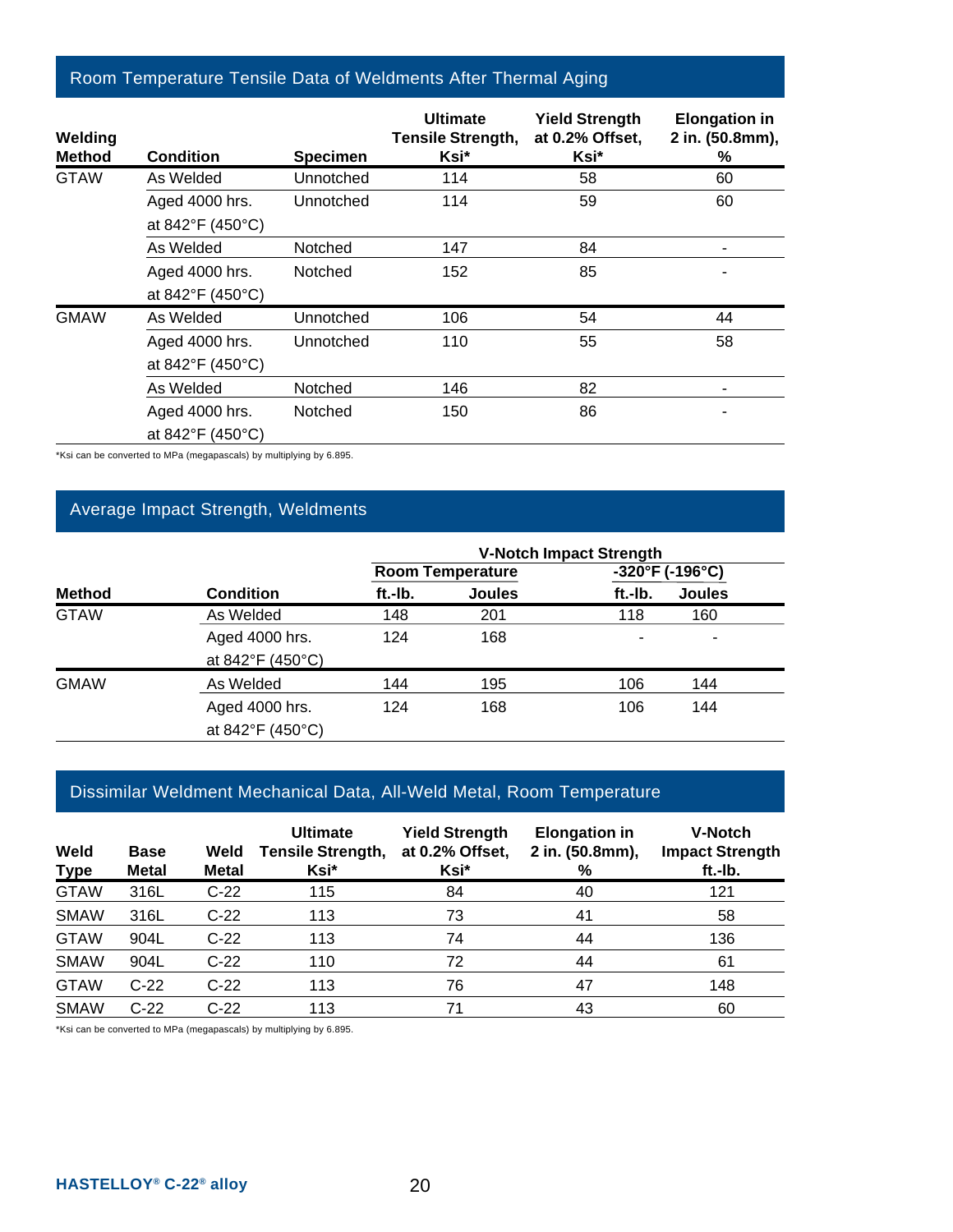# MACHINING

The following are guidelines for performing typical machining operations upon C-22® alloy wrought stock. Exact details for

specific machining jobs will vary with circumstances of the particular job. Other tool materials not listed here may be suitable for

machining C-22 alloy under various conditions. For further information, please consult Haynes publication H-2010.

#### Recommended Tool Types and Machining Conditions

| <b>Carbide Tools</b>                                                                                                                                                                                                                                                                                                       | <b>High Speed Steel Tools</b>                                                                                                                                                                                                                                                                                                                  |
|----------------------------------------------------------------------------------------------------------------------------------------------------------------------------------------------------------------------------------------------------------------------------------------------------------------------------|------------------------------------------------------------------------------------------------------------------------------------------------------------------------------------------------------------------------------------------------------------------------------------------------------------------------------------------------|
| C-2 grade not recommended, but tipped<br>drills may be successful on rigid<br>setup of no great depth. The web<br>must be thinned to reduce thrust<br>Use 135° included angle on point,<br>Gun drill can be used.<br>Speed: 50 sfm.<br>Oil <sup>2</sup> or water-base <sup>3</sup> coolant.<br>Coolant-feed carbide tipped | M-33, M-40 series <sup>1</sup> or T-15: Use short<br>drills, heavy web, 135° crank-shaft,<br>grind points wherever possible.<br>Speed: 10-15 sfm.<br>Feed: 0.001 in. rev. 1/8 in. dia.<br>0.002 in. rev. 1/4 in. dia.<br>0.003 in. rev. 1/2 in. dia.<br>0.005 in. rev. 3/4 in. dia.<br>0.007 in. rev. 1 in. dia.<br>Oil or water-base coolant. |
| some setups.                                                                                                                                                                                                                                                                                                               | Use coolant feed drills if possible.                                                                                                                                                                                                                                                                                                           |
| C-2 or C-3 grade: Negative rake square<br>insert, 45° SCEA <sup>4</sup> , 1/32 in. nose<br>radius.<br>Tool holder: 5° neg. back rake, 5° neg.<br>side rake.<br>Speed: 90 sfm depending on rigidity of<br>set up, 0.010 in. feed, 0.150 in.<br>depth of cut.                                                                |                                                                                                                                                                                                                                                                                                                                                |
| C-2 or C-3 grade: Positive rake square<br>insert, if possible, 45° SCEA,<br>1/32 in. nose radius.<br>Tool holder: 5° pos. back rake, 5° pos.<br>side rake.<br>Speed: 95-110 sfm, 0.005-0.007 in.<br>feed, 0.040 in. depth of cut.<br>Dry or water-base coolant.                                                            |                                                                                                                                                                                                                                                                                                                                                |
|                                                                                                                                                                                                                                                                                                                            | drills may be economical in<br>Dry <sup>5</sup> , oil, or water-base coolant.<br>M-40 series High Speed Steels include M-41, M-42, M-43, M-44, M-45 and M-46 at the time of writing. Others may be added and should be equally suitable.                                                                                                       |

2 Oil coolant should be a premium quality, sulfochlorinated oil with extreme pressure additives. A viscosity at 100°F from 50 to 125 SSU.<br>3 Water-base coolant should be premium quality, sulfochlorinated water soluble oil o

15:1 mix. Water-base coolant may cause chipping and rapid failure of carbide tools in interrupted cuts. 4 SCEA - Side cutting edge angle or lead angle of the tool.

5 At any point where dry cutting is recommended, an air jet directed on the tool may provide substantial tool life increase. A water-base coolant mist may also be effective.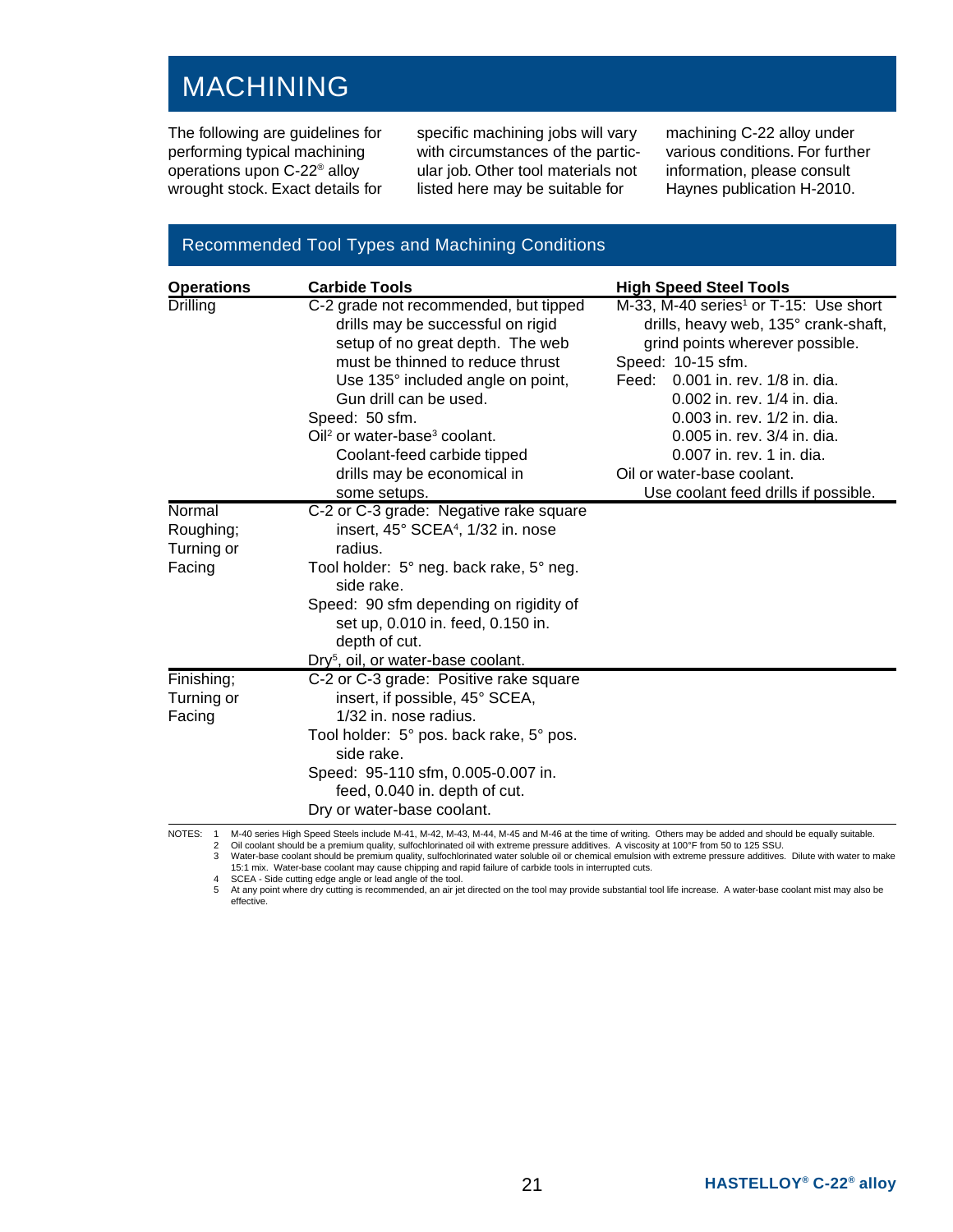## SERVICE CENTER INFORMATION

# Service and Availability are Standard at Haynes International. SERVICE CENTER INFORMATION Service and Availability are Standard at Haynes International.

Our global service centers stock millions of pounds of high-performance corrosion-resistant and high-temperature alloys. Whether you need on-demand delivery of finished goods, end-use technical support or a partner with global presence, Haynes International provides value far beyond the alloys themselves.



Corrosion-resistant and high-temperature alloy plate is stocked in several of our global service centers and ready for immediate delivery.



Our state-of-the art laser is one of many of our specialized equipment that provides precision detail.



Our LaserQC® equipment accurately maps out parts for duplication.



Value-added services such as near-net shaped and laser-cut parts can be cut in various sizes to specific drawings and specifications to reduce your labor time and material waste.